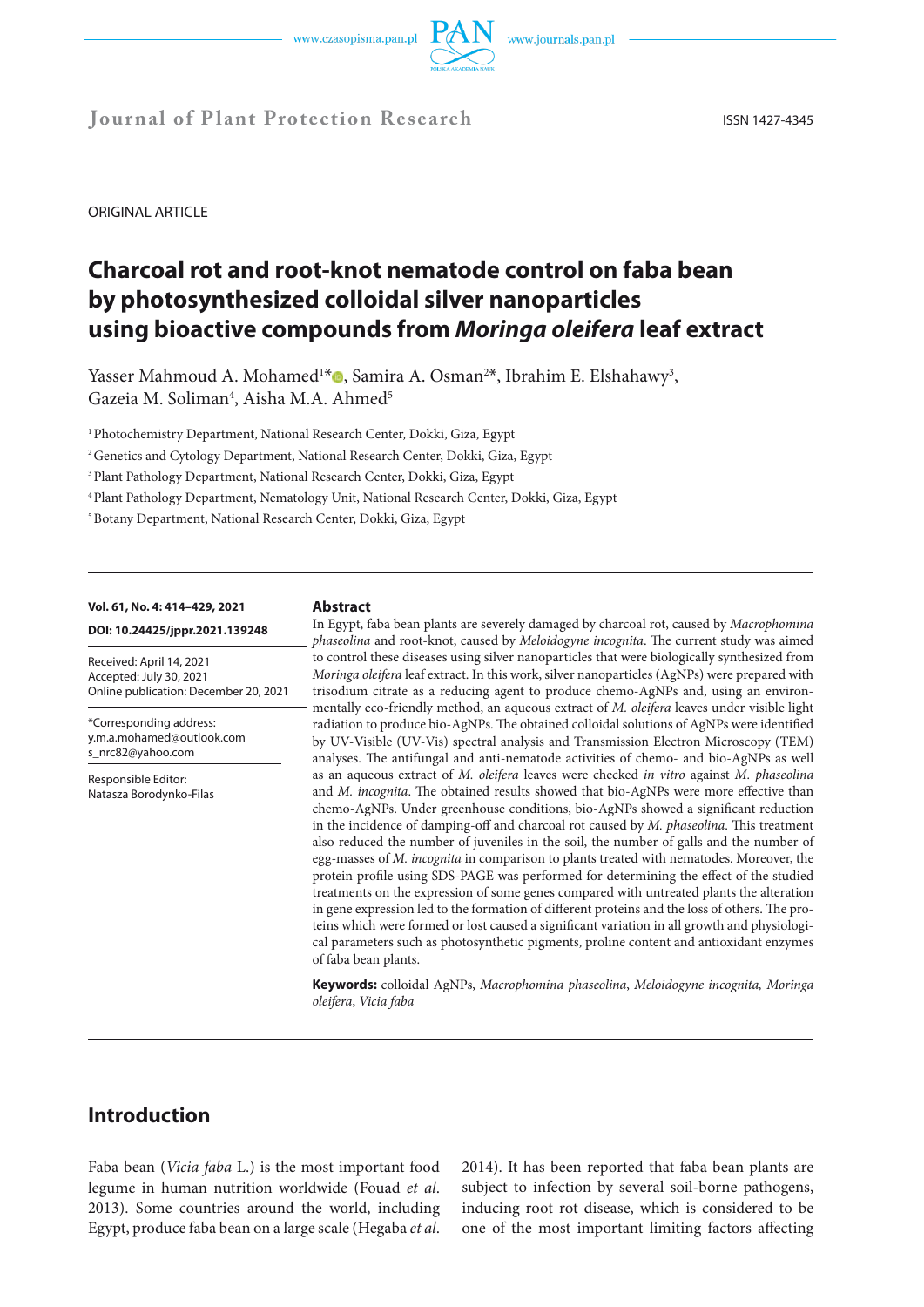**PAN** 

plant growth and yield (Abdel-Monaim *et al*. 2013). Among them, charcoal rot caused by *M. phaseolina* (Tassi) Goid is considered to be one of the most devastating diseases, causing serious yield loss of faba bean (Kumari *et al*. 2017). The fungus produces asexual structures, microsclerotia and pycnidia. The presence of a teleomorph is yet to be confirmed (Singleton *et al*. 1993). These sclerotia can survive in soil for 2–15 years or in root debris for longer periods (Baird *et al*. 2003). The disease is favored by hot, dry weather or when the plant is stressed by unfavorable environmental conditions (Wrather *et al*. 2001). In severe infections due to the production of fungal toxins, such as phaseolinone and vascular blockage by the fungus, organs are destroyed (Bhattacharya *et al*. 2017).

On the other hand, plant-parasitic nematodes cause severe damage to various agricultural crops. Root-knot nematodes are important vegetable pests and their host range is comprised of more than 3000 plant species. Faba bean plant is greatly affected by root-knot nematode *M. incognita* (El-Nagdi and Youssef 2004; Hamed *et al*. 2019). Silver nanoparticles can be an important alternative method to control against the most destructive root-knot nematode, *Meloidogyne* spp. (Nazir *et al*. 2019). Hamed *et al*. (2019) reported that application of AgNPs significantly reduced root galling and second-stage juveniles  $(J_2)$  of root-knot nematode *M. javanica* in faba bean.

The main way of fungal and nematode control has been the use of chemical products such as fungicides and nematicides (Abd-Elgawad and Askary 2018). Due to environmental problems as well as harmful effects on human beings caused by chemical pesticides used to control soil-borne pathogens, efforts to find alternatives to fungicides have been persistently conducted (Jeschke *et al*. 2016).

Nanotechnology has had a great impact on biological sciences such as agriculture. Among many natural compounds, silver nanoparticles (AgNPs) have attracted the attention of many researchers due to their excellent antifungal and anti-nematode activity (Min *et al.* 2009; Hamed *et al*. 2019). Silver nanoparticles can be manufactured using a variety of methods including chemical, physical, and biological approaches. The chemical method is characterized by the ease of obtaining large amounts of nanoparticles in a short period of time. However, it requires covering the nanoparticle size stabilizers (Javed *et al*. 2020). In addition, the chemicals used in the synthesis and fixation of nanoparticles are toxic and lead to non-ecofriendly by-products (Hajipour *et al*. 2012). This has led to the need to synthesize these particles using nontoxic synthetic environmental protocols and to investigate biological approaches free of the use of toxic chemicals as by-products of what is known as "green nanotechnology". To date several biological methods of synthesizing nanoparticles using microorganisms including bacteria and fungi as well as plants have been tested (Narayanan and Sakthivel 2010; Elshahawy *et al*. 2018). Since plants are free of toxic chemicals, they provide a better platform for nanoparticle synthesis and they provide natural capping agents. Moreover, the use of plant extracts also reduces the cost of isolating microorganisms and culture media, thus enhancing the cost competitive feasibility over nanoparticle synthesis by microorganisms (El-Refai *et al*. 2018; Pirtarighat *et al*. 2019). In recent years, extracts of *M. oleifera* have been found to be appropriate for the synthesis of AgNPs (Prasad and Elumalai 2011). Nanoparticles created by *M. oleifera* leaf extract have not previously been tested against plant pathogens. However, several studies reported that the use of AgNPs is limited due to their phytotoxicity to higher plants (Musante and White 2012). Therefore, it is necessary to investigate the effects of AgNPs on plant growth and development. It has been reported that application of AgNPs resulted in a significant reduction in plant elongation, fresh weight of shoot and root, and total chlorophyll content of seedlings of *Lupinus termis* L. (Dietz and Herth 2012). Also, it was found that application of AgNPs decreased carbohydrates and protein content and increased accumulation of proline in *Lupinus termis* L. seedlings (Al-Huqail *et al*. 2018). In contrast, AgNPs protected wheat plants from heat stress and improved plant growth and biomass (Iqbal *et al*. 2019). Similar inductive effects on growth parameters and chemically valuable phytochemical production were found by soaking Fenugreek (*Trigonella foenum-graecum* L.) in 1 μg · ml−1 of AgNPs for 5 days (Jasim *et al*. 2017). In the case of cowpea plants, root nodulation and growth promotion was significantly increased when the plants were treated with AgNPs at a concentration of 50 mg · l−1. In *Brassica* plants, the application of AgNPs showed significantly improved shoot parameters at 75 mg · l−1 (Mehta *et al*. 2016). Nanoparticles (Nps) have unique physicochemical characters and can raise the plant metabolism (Giraldo *et al*. 2014). AgNPs have a remarkable role in plant growth (Vannini *et al*. 2013), chlorophyll content (Hatami and Ghorbanpour 2013) and enzymatic activities (Mohamed *et al*. 2017). Sodium dodecyl sulfate polyacrylamide gel electrophoresis (SDS-PAGE) is a useful and inexpensive tool for describing the genetic structure of several plant species. The effect of AgNPs, synthesized either chemically or biologically using *M. oleifera* leaf extract on the incidence of charcoal rot and root-knot diseases of faba bean was also evaluated under greenhouse conditions. Finally, the effect of AgNPs synthesized either chemically or biologically on biochemical assays (photosynthetic pigments, proline and antioxidant enzymes) and protein profiles using SDS-PAGE techniques of faba bean were determined.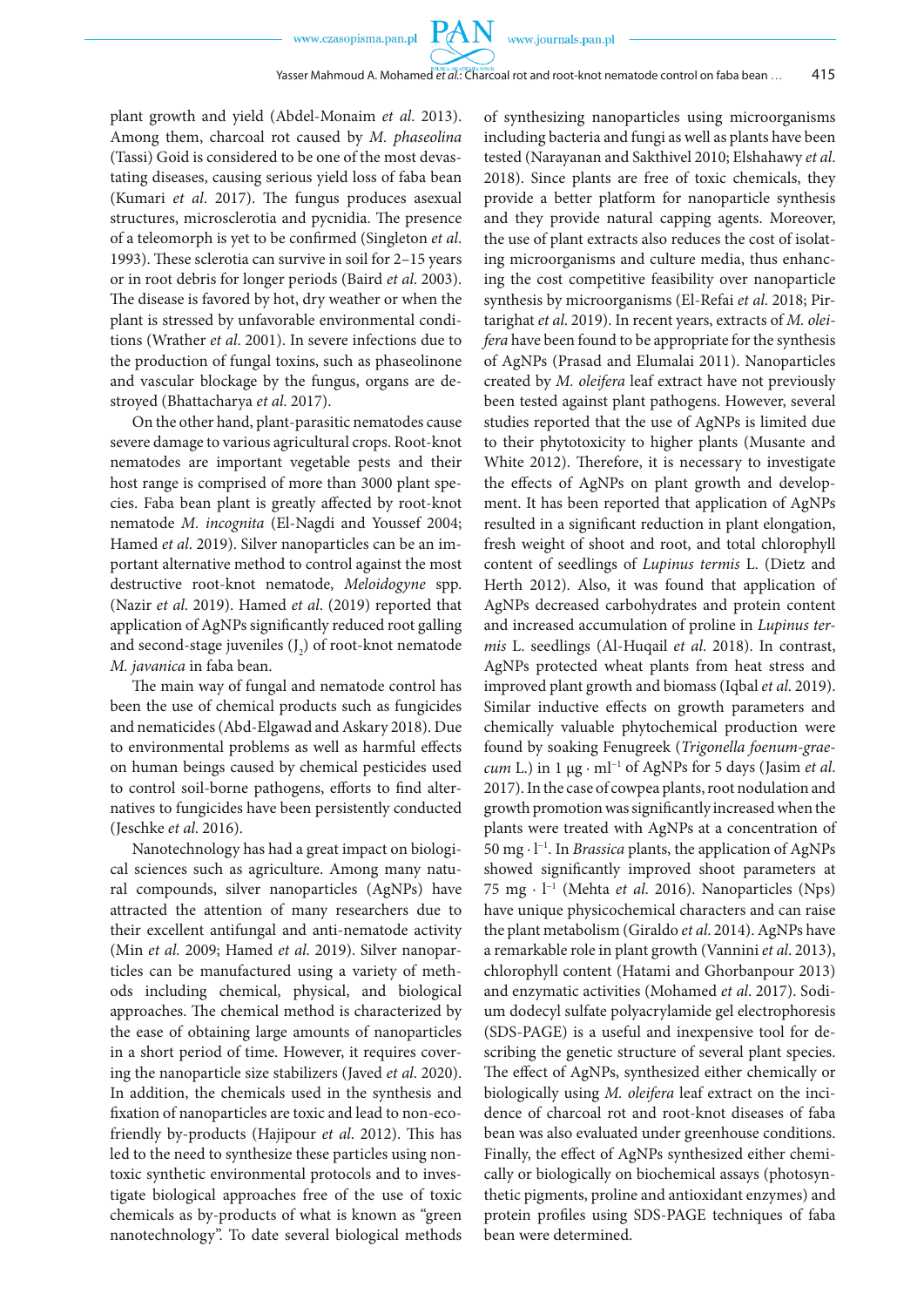# **Materials and Methods**

# **Charcoal rot pathogen and production of inocula**

One virulent pathogenic isolate of *M. phaseolina* (Mp3), isolated from faba bean plants showing symptoms of charcoal rot, was used in the current study. This isolate was isolated and classified as highly virulent against faba bean based on a pathogenicity test conducted in previous studies (unpublished data). Fungal mass production of this isolate used for soil infestation under greenhouse conditions was obtained by growing the tested isolate on sorghum seed medium. This natural medium was prepared by mixing sand and sorghum seeds  $(1:1, w : w$  and 40% water). Then the mixture in glass bottles with cotton plugs was sterilized three times (1 h each time) at 121°C. The autoclaved medium was subsequently inoculated individually with a 5 mm disk at  $20 \pm 2^{\circ}$ C for 2 weeks (Singleton *et al*. 1993).

### **Root-knot nematode inoculum**

The culture of root-knot nematode *M. incognita* was maintained in a greenhouse on tomato plants at the Plant Pathology Department. The nematode eggs were extracted from infected roots of tomato in 0.5% sodium hypochlorite on a 25 µm sieve according to the method of Hussey and Barker (1973). The eggs were incubated at 27 $^{\circ}$ C and the second stage juveniles  $(J_2)$ were hatched by using Baermann plates. Hatched J<sub>2</sub> were collected daily and refrigerated at 6°C for use the next day. Newly hatched juveniles from this culture were used as inoculum. Perennial patterns of adult females from tomato plant roots were used to confirm the nematode species as described by Taylor and Netscher (1974).

#### **Laboratory experiments**

## **Methods of preparation of silver nanoparticles (AgNPs)**

#### **Synthesis of chemo-AgNPs**

A 50 ml aliquot of 1 mM AgNO<sub>3</sub> was heated and 1% of aqueous trisodium citrate (5 ml) was added dropwise to the reaction mixture with vigorous stirring. The reaction was heated until the reaction color changed to pale yellow as evidence of the formation of AgNPs. Then the mixture was left to cool at room temperature so AgNPs could act as a negative control. The colloidal solutions of silver nanoparticles were characterized by UV-visible spectral analysis (UV-Vis) and Transmission Electron Microscopy (TEM) analyses.

#### **Synthesis of bio-AgNPs**

The aqueous extract of *M. oleifera* leaves was prepared by soaking the dry leaf powder (10 g) in 100 ml distilled water. The mixture was subsequently stirred using a magnetic stirrer and heated at 100°C for 30 min. The resulting solution was filtered to obtain the aqueous extract. The chemical ingredients of the extract were identified using liquid chromatography/mass spectrometry (LC/MS). A solution of 50 ml of 1 mM aqueous AgNO<sub>3</sub> was added to the aqueous extract of *M. oleifera* leaves (50 ml). The reaction was stirred at room temperature under visible light irradiation using a light emitting diode (LED) lamp (LED bulb, Canyon, 20 Watt,  $\lambda = 400-750$  nm). A change in the color of the reaction mixture was observed. The reaction was processed until the color intensity of the solution reached its maximum. The formation of a dark brown solution indicated the formation of AgNPs. After the completion of the reaction, the formed AgNPs were stored in darkness at room temperature to prevent agglomeration of the nanoparticles.

#### *In vitro* **inhibitory effects of AgNPs**

#### **Against** *M. phaseolina* **(Mp)**

The antifungal effects of chemo-, bio-AgNPs and crude extract of *M. oleifera* leaves were examined against the linear growth of *M. phaseolina* according to Min *et al*. (2009). To prepare potato dextrose agar (PDA) medium (pH 6.5−6.8), 200 g potato and 20 g dextrose were mixed in distilled water (1 l). The prepared PDA (100 ml) was poured into 250 ml conical flasks and then autoclaved. Before solidification, the above treatments were added to the growth media prior to plating in five Petri dishes (90 mm diameter) which gave the desired concentrations of 0, 0.001 and 0.05%. After 48 h of incubation, agar plugs of a uniform size (diameter 5 mm) containing cultures of *M. phaseolina* were inoculated simultaneously in the center of each Petri dish containing AgNPs. This was followed by incubation at  $25 \pm 2$ °C for 7 days. A series of Petri dishes free from AgNPs was used as control. Replicates for each treatment as well as the control treatment were performed in 10 Petri dishes. After 7 days of incubation, average colony radius and percentages of growth reduction were measured. The percentages of fungal growth reduction were determined according to the following formula:

Fungal growth reduction % =  $\frac{C-T}{C} \times 100$ ,

where:  $C -$  the mycelial growth diameter in control plates and *T* − the mycelial growth diameter in treated plates.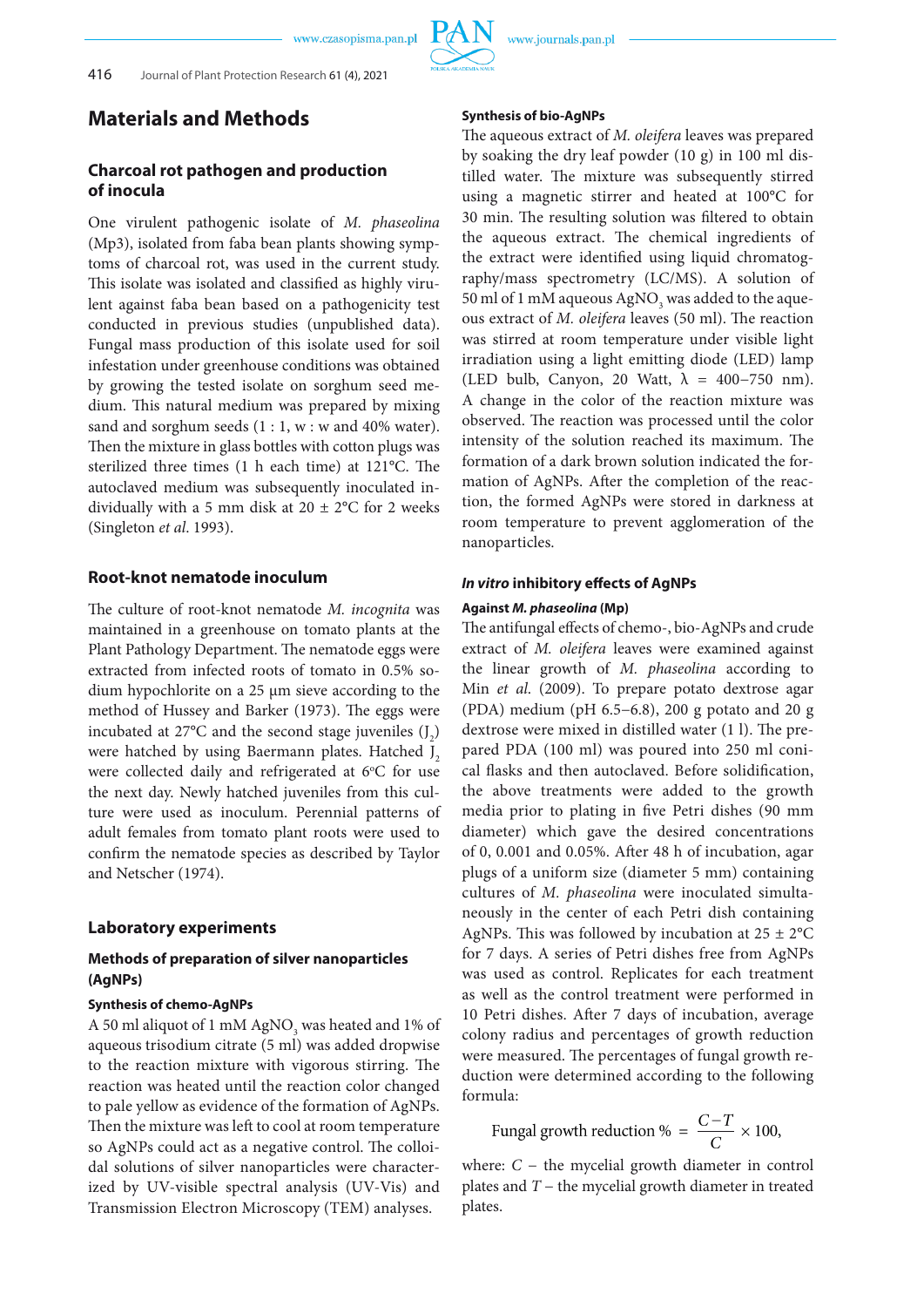**PAN** 

#### **Against** *M. incognita* **juveniles**

The efficiency of moringa crude extract (0, 10 and 50 ppm), chemo- and bio-AgNPs against the juveniles of *M. incognita* were conducted by testing different concentrations of 0, 10, 30 and 50 ppm from the stocks using sterilized distilled water as diluents. The final concentration was calculated, taking into account the volume of water containing  $J_2$  where 1 ml from each treatment was mixed with 1 ml containing  $100 \pm 5$ *M. incognita*  $J_2$  to achieve the desired concentration. They were arranged in a completely randomized design at 25°C. After 24 h and 48 h of exposure, all treatments were conducted in five replicates and the average results were compared to distilled water as negative control. Also, after 48 h of exposure, the juveniles were washed with distilled water and transferred to aerated distilled water for 24 h. The juveniles which did not regain their activities and did not move when probed with a fine needle were considered "dead". On the other hand, the juveniles were considered active when they were visibly flexible and then the average percentages of nematode recoveries were determined (Cayrol *et al.* 1989). The number of active and inactive  $J_2$  was counted with the aid of a microscope and the percentages of inactive larvae were calculated to evaluate the percentage of juvenile mortality.

#### **Greenhouse experiments**

#### **Experiments**

Four pot experiments were conducted in a greenhouse subject to natural conditions (23/12°C day/night, 60% relative humidity (RH) and the average hours of sunshine was 8 h per day) during two successive seasons at the National Research Centre (NRC), Giza, Egypt. Faba bean seeds (*Vicia faba* L.) Sakha1 were obtained from the Legume Research Institute, Ministry of Agriculture, Giza, Egypt. Plastic pots (30 cm diameter) were filled with 2 kg autoclaved sand-clay (1 : 1 v/v). Five seeds were planted in each pot in the third week of October in both seasons and seedlings were thinned to one plant per pot.

Seeds were planted in plastic pots to study the management of fungus (*M. phaseolina*) and root-knot nematode (*M. incognita*) by applications of silver nanoparticles. The concentrations of bio- and chemo-AgNPs were adjusted to 0.05% using sterilized distilled water. Seeds of susceptible faba bean cultivar, Sakha 1, were soaked in bio-, chemo-AgNPs, Topsin-M70 (fungicide), Vydate L (nematicides) and sterilized distilled water as control for 2 h.

Each experiment was divided into five main groups; the first group in all experiments was untreated seeds and the other four groups were treated with different treatments. In the first experiment, the second, third, fourth and fifth groups were soaked in Topsin, Vydate, bio- and chemo-AgNPs, respectively.

In the second experiment, the second group was planted in soil infected with fungus (*M*. *phaseolina*) 5 days before planting. The third, fourth and fifth groups were soaked in Topsin, and bio- and chemo-AgNPs, respectively, and then planted in soil infected with *M*. *phaseolina*.

In the third experiment, the second group was planted in soil and inoculated with 2000 *M*. *incognita* juveniles 2 weeks after germination. The third, fourth and fifth groups were soaked in Vydate, and bio- and chemo-AgNPs, respectively, then planted in soil and inoculated with *M*. *incognita* juveniles.

Finally, in the fourth experiment, the second group seeds were planted in soil infected by *M*. *phaseolina* and then inoculated with *M. incognita*. In the third, fourth and fifth groups, seeds were soaked in Topsin, and bio- and chemo-AgNPs, respectively, and then planted in soil infected by *M*. *phaseolina* and inoculated with *M.* incognita J<sub>2</sub>.

#### **Charcoal rot disease**

Soils were infested individually at a ratio of 5% (w/w) with tested pathogenic fungal cultures and mixed thoroughly to ensure equal distribution of fungal inoculum. Subsequently, they were placed in formalin sterilized plastic pots (30 cm diameter) and irrigated every second day for 1 week before sowing. A set of pots was also amended with the same rate of sorghum seed medium free of fungal inoculum and reserved as control treatment. Surface sterilized faba bean seeds (using 3% sodium hypochlorite for 5 min, removed and air-dried) were planted in both infested and non-infested soil, five seeds per pot and five replicates (pots). The percentage of damping- -off was recorded as the number of absent/dead seedlings relative to the number of seeds sown 30 days after planting. Percentages of dead plants due to charcoal rot disease caused by each isolate and percentages of surviving plants were assessed 90 days after planting.

#### **Root-knot disease**

Fifty days after planting faba bean plants were gently uprooted and the roots were washed and cleaned from the adhering soil particles. The contents of the pot were thoroughly mixed, and nematode juveniles were extracted from 250 g of soil by sieving and decanting (Barker 1985) and examined under a light microscope using a Hawksley counting slide. The number of galls and egg masses were counted from the whole root system. The percentage reduction in each parameter was calculated with respect to plants treated with nematodes.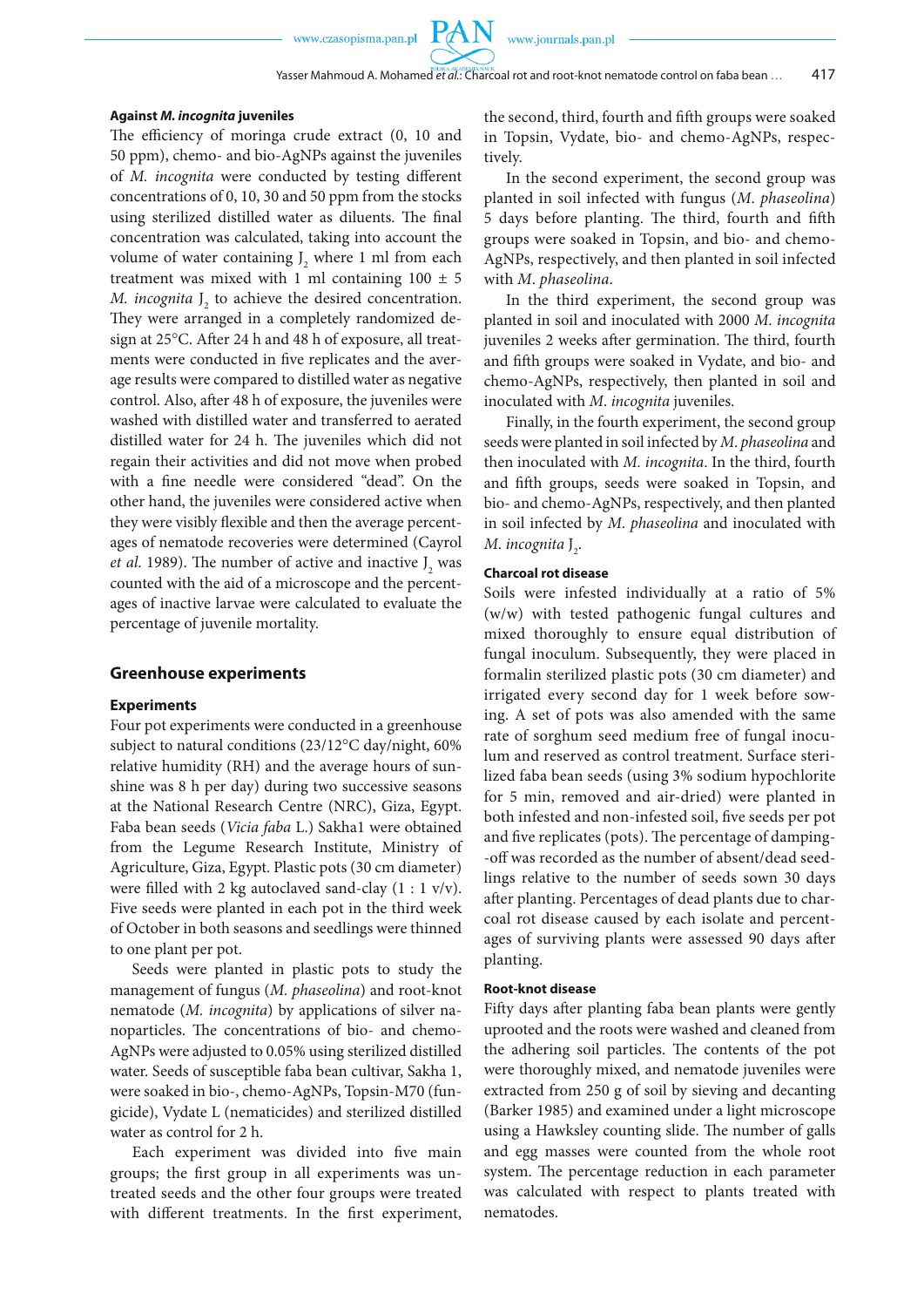

### **Estimation of plant growth parameters**

The influence of various treatments on different growth features of faba bean plants was determined. Plant length (cm), leaf, branch and flower numbers per plant, fresh and dry weights (g · plant<sup>-1</sup>) of shoot systems, root length and weight (g · plant−1) were taken during flowering. Each treatment was replicated five times each growing season.

## **Determination of photosynthetic pigments, proline and antioxidant enzyme activities**

Photosynthetic pigments [Chlorophyll: (Chl a), (Chl b)] and total carotenoids (TCAR) were determined in fresh leaves which were collected from each treatment during the flowering stage (90 days from sowing) (AOAC 2016). The proline content was determined in fresh leaves which had been harvested at the flowering stage (Bates *et al*. 1973). Enzyme extraction was done according to Mukherjee and Choudhuri (1983). Both catalase activity (CAT) EC 1.11.1.6 and peroxidase activity (POX) EC 1.11.1.7 were assayed according to the method of Kar and Mishra (1976), whereas, the assay of superoxide dismutase activity (SOD) EC 1.15.1.1 was determined by measuring the inhibition of the auto-oxidation of pyrogallol according to Marklund and Marklund (1974) with slight modifications.

# **Estimation of total soluble proteins using SDS-PAGE**

Sodium dodecyl sulfate polyacrylamide gel electrophoresis (SDS-PAGE) was performed according to the method of Laemmli (1970), as described in Tsugama *et al*. (2011). The water-soluble proteins (W.S.P) were extracted from the leaves of *Vicia faba* from a greenhouse (17 samples from four experiments as mentioned in the greenhouse experiment) during flowering. BLUltra Prestained Protein Ladder (GeneDirex, Cat No. PM001-0500) was used as a protein marker. In this method, 10% protein separating gel was used. Protein fractionations were performed on a vertical slab gel (19.8 cm  $\times$  26.8 cm  $\times$  0.2 cm) using an electrophoresis apparatus manufactured by Cleaver, UK. The images were captured by digital camera (Sony, made in Japan) and transferred directly to the computer. The protein bands were analyzed with Total Lab program to find the molecular weight of each band in order to determine the effect of each treatment on gene expression of different genes responsible for the formation of soluble proteins in faba beans.

#### **Statistical analysis**

In this study, there were four experiments; each one had five various treatments and four replicates for each treatment. Each replicate had five pots and each pot had one plant. The experimental design followed a randomized complete block design. The average data of both seasons were statistically analyzed using one way analysis of variance (ANOVA-1) and compared by Duncan multiple range test at *p* < 0.05 using Co Stat\_V6.303 (CoHort software, Monterey, CA).

# **Results and Discussion**

# **Visible light-mediated synthesis of chemoand bio-AgNPs and their characterizations**

Silver nanoparticles were prepared according to a traditional method for the reduction of  $AgNO_3$  by using trisodium citrate to their corresponding AgNPs to produce chemically synthesized AgNPs (chemo- -AgNPs). Eco-friendly synthesis of AgNPs was achieved through the reduction of  $AgNO<sub>3</sub>$  to AgNPs during exposure of the aqueous extract of *M. oleifera* leaves to visible light. In the aqueous solution the AgNPs synthesized in this way were brown. The formation of AgNPs in the aqueous solution of *M. oleifera* leaf extract was confirmed by UV-Vis spectra and TEM analyses. In Figure 1A, the UV-Vis spectrum showed an absorption peak at 425−440 nm corresponding to AgNPs. The TEM analyses (Fig. 1B) showed that the formed AgNPs were spherical in shape and their average size was 24 nm. The chemo-AgNPs were prepared using trisodium citrate as a reducing agent. The resulting AgNPs showed UV-Vis absorption at 420 nm (Fig. 1C) and their average size was 11 nm according to the TEM image (Fig. 1D).

Representative X-ray diffraction (XRD) patterns of the bio-AgNPs were observed at 2θ angles of 38.29, 44.38, 64.56, and 77.64°, respectively, corresponding to the 111, 200, 220, and 311 planes (Shameli *et al*. 2012) (Fig. 2).

The formation of AgNPs using *M. oleifera* could be explained by the presence of some chemical constituents in the aqueous extract using liquid chromatography/mass spectrometry (LC/MS) (Fig. 3).

The presence of 2,2-dimethyl-1-pentanol, 1-hexadecanol, L-(+)-ascorbic acid 2,6-dihexadecanoate, phytol, hexadecanoic acid, oleic acid, 9-octadecenamide as major constituents along with other minor constituents (Table 1) was investigated.

These relatively different chemical constituents could be responsible for the formation of AgNPs when an aqueous solution of *M. oleifera* was added to an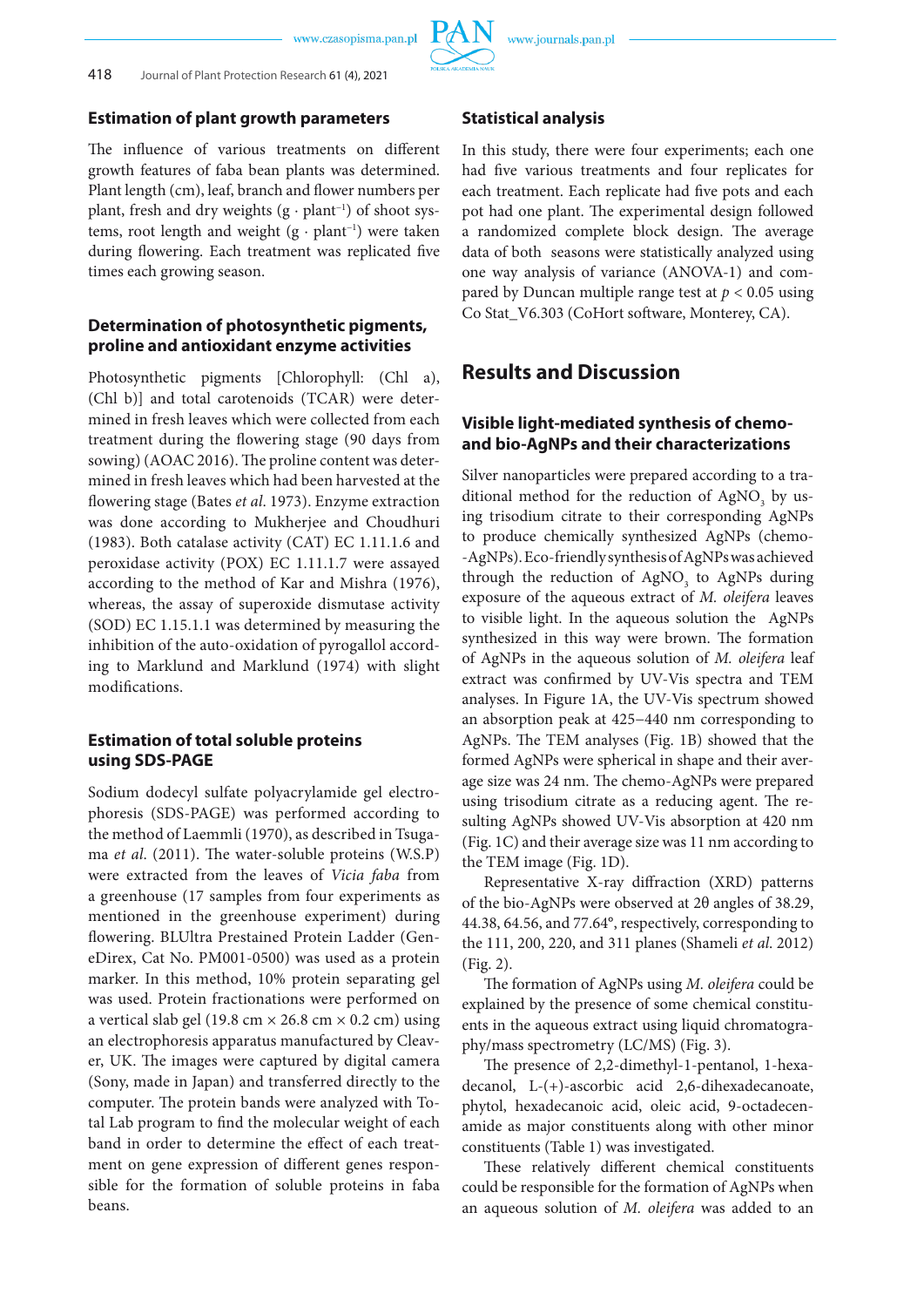







**Fig. 1.** (A) UV-Vis and (B) TEM image of the Ag nanoparticles formed using *Moringa oleifera* leaf aqueous extract. (C) UV-Vis and (D) TEM image of AgNPs formed using trisodium citrate



**Fig. 2.** X-ray diffraction (XRD) patterns of the bio-synthesized AgNPs produced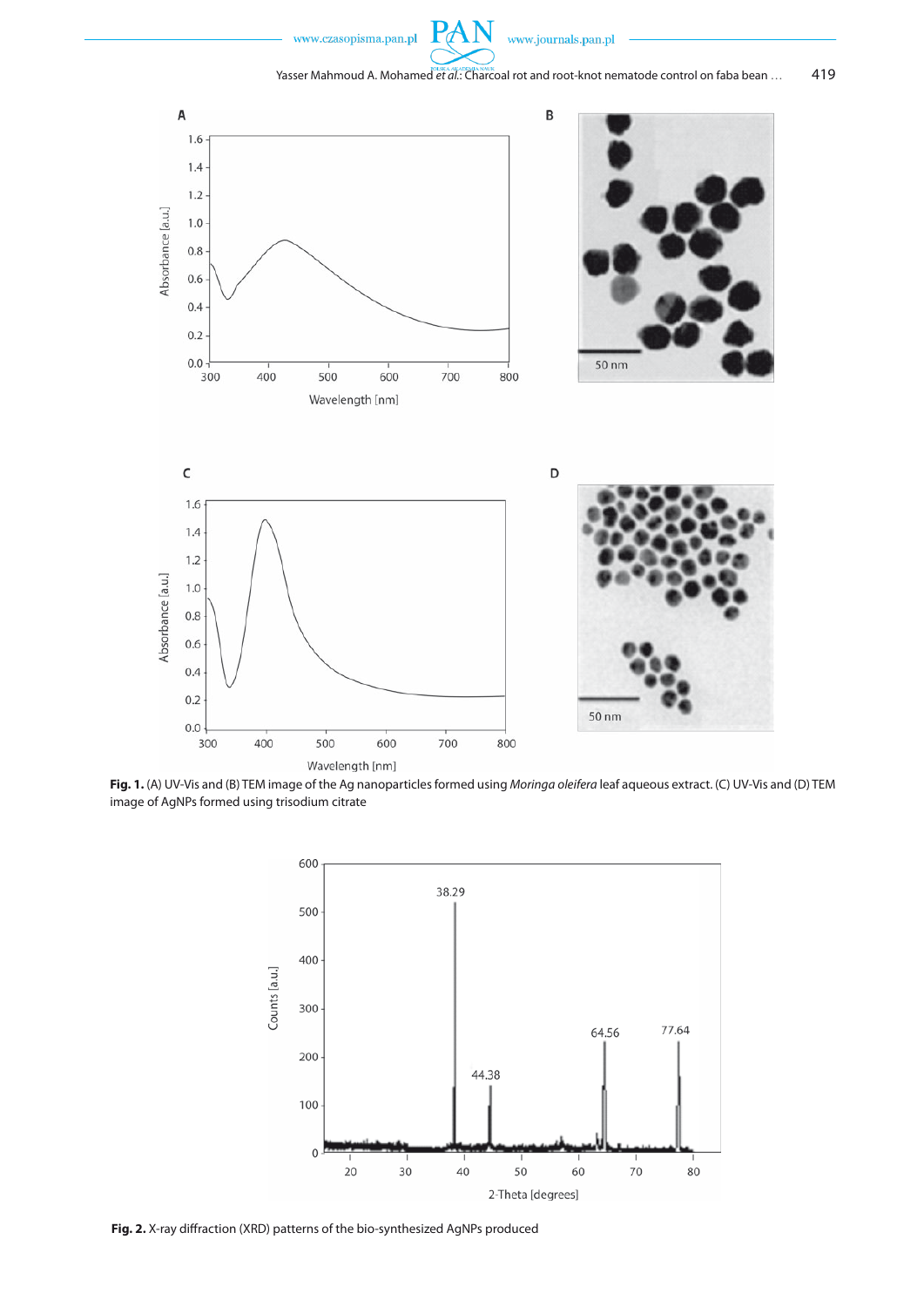

www.journals.pan.pl



**Fig. 3.** Liquid chromatography/mass spectrometry (LC/MS) chromatogram of an aqueous extract of *Moringa oleifera* leaves

**Table 1**. Mass spectral data of an aqueous extract of *Moringa oleifera* leaves

| Compound                                | Retention time<br>[min] | Molecular weight<br>$[q \cdot mol^{-1}]$ |
|-----------------------------------------|-------------------------|------------------------------------------|
| 2,2-Dimethyl-1-pentanol                 | 5.011                   | 102                                      |
| 1-Hexadecanol                           | 15.173                  | 242                                      |
| L-(+)-Ascorbic acid 2,6-dihexadecanoate | 20.186                  | 414                                      |
| Phytol                                  | 21.194                  | 296                                      |
| Hexadecanoic acid                       | 21.531                  | 270                                      |
| Oleic acid                              | 23.728                  | 282                                      |
| 9-Octadecenamide                        | 29.247                  | 281                                      |

aliquot of 1 mM  $AgNO_3$  and the produced solution was subjected to visible light irradiation. It could be postulated that the existing chemical components possessing a functional group [e.g., OH,  $NH<sub>2</sub>$ ] were responsible for the reduction of silver ions (Ag<sup>+</sup>). Then the fatty acids [FA-COOH] present could act as capping agents that help in the stabilization of the AgNPs formed (Fig. 4).

# *In vitro* **inhibitory effect of AgNPs against**  *M. phaseolina* **and** *M. incognita* **juveniles**

Inhibitory effect tests of AgNPs were performed against the most virulent isolate of *M. phaseolina* on PDA plates treated with different concentrations of AgNPs (0, 10, 30 and 50 ppm) and/or crude *M. oleifera* extracts (0, 10, 30 and 50 ppm). For crude *M. oleifera*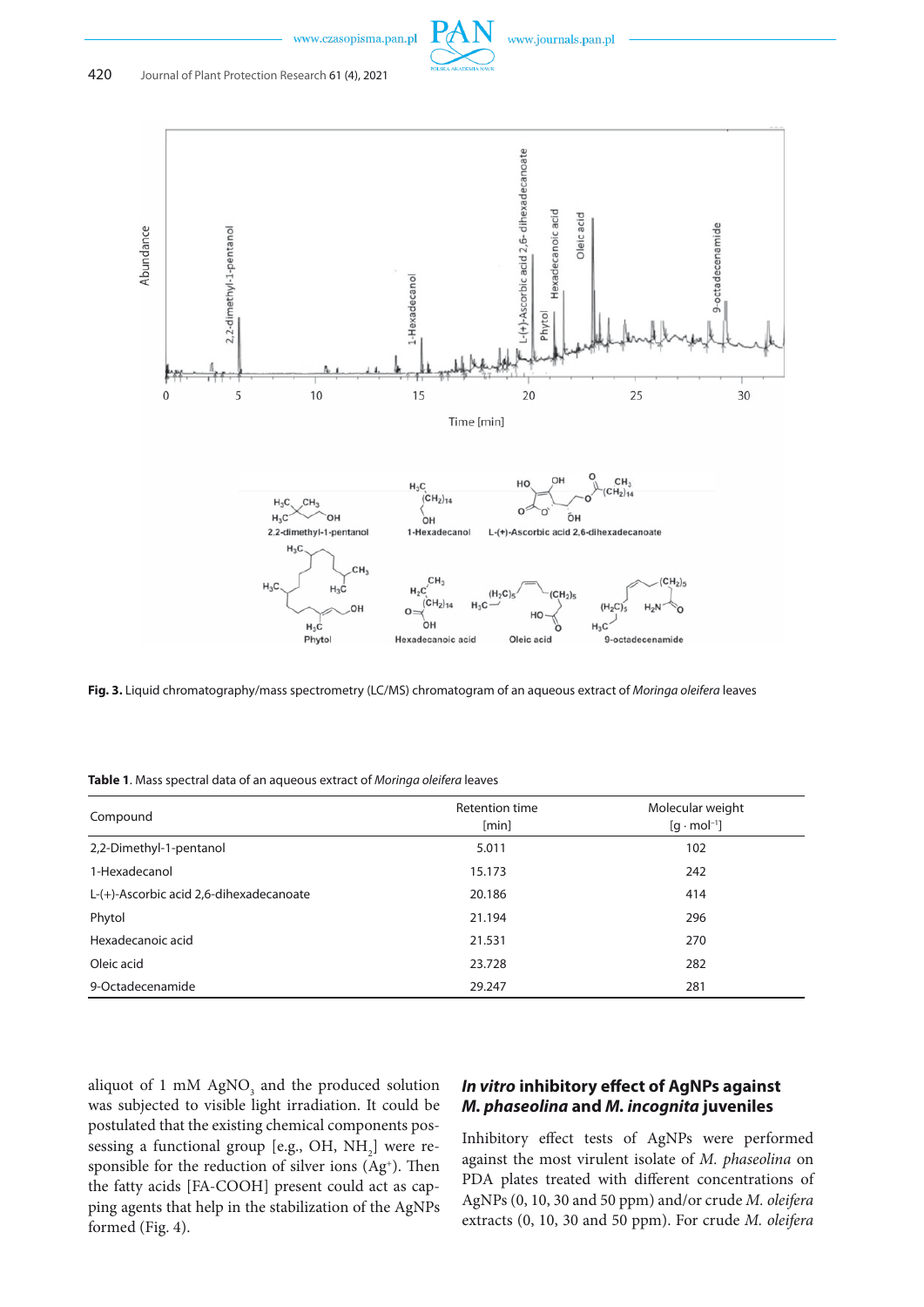





**Fig. 4.** Photo-synthesis of AgNPs using an aqueous *Moringa oleifera* leaf extract

**Table 2.** *In vitro* antifungal activity study of crude extract of *Moringa oleifera* leaves, chemo and bio-AgNPs against *Macrophomina phaseolina*

| Treatment                         | Linear growth      | Reduction | % Mortality*<br>in exposure periods |                   |  |  |
|-----------------------------------|--------------------|-----------|-------------------------------------|-------------------|--|--|
|                                   | [mm]               | [%]       | 24 h                                | 48 h              |  |  |
| Moringa oleifera extract (10 ppm) | $90.0 \pm 0.0 a$   | 0.0       | 59.20 e                             | 59.20 e           |  |  |
| Moringa oleifera extract (50 ppm) | $90.0 \pm 0.0 a$   | 0.0       | 61.67 d                             | 70.82 d           |  |  |
| Chemo-AgNPs (10 ppm)              | $90.0 \pm 0.0 a$   | 0.0       | 85.11c                              | 91.93 $c$         |  |  |
| Chemo-AgNPs (30 ppm)              | $77.63 \pm 1.45$ b | 17.0      | 68.03 e                             | 74.19 e           |  |  |
| Chemo-AgNPs (50 ppm)              | $47.5 \pm 2.5$ b   | 47.2      | 90.77 a                             | 94.44 b           |  |  |
| Bio-AgNPs (10 ppm)                | $90.0 \pm 0.0 a$   | 0.0       | 87.34 b                             | 95.42 b           |  |  |
| Bio-AgNPs (30 ppm)                | $48.32 \pm 1.66$ b | 41.73     | 90.0a                               | 92.7 <sub>b</sub> |  |  |
| Bio-AgNPs (50 ppm)                | $00.0 \pm 0.0 c$   | 100.0     | 91.20a                              | 100.0a            |  |  |
| Control (0 ppm)                   | $90.0 \pm 0.0 a$   |           | 0 f                                 | 0 f               |  |  |

Values are means of 10 replications. Means ± standard errors within a column followed by the same letter are not significantly different by Duncan's multiple range test at *p* < 0.05

\*percentage mortality = [(mean number of living nematodes in check – mean number of living nematodes in treatment)/mean number of living nematodes in check) $] \times 100$ 

extract, none of the tested concentrations exhibited an inhibitory effect and there was no statistically significant effect with the control (Table 2). Compared to the control, chemo- and bio-synthesized AgNPs showed a growth inhibition effect against *M. phaseolina*, and significant growth inhibition was observed only at 50 ppm. The lowest inhibition level (47.2%) was observed on PDA treated with 50 ppm of chemo-AgNPs (Table 2) while the highest level of inhibition (100%) was determined with 50 ppm of bio-AgNPs (Table 2).

Results presented in Table 2 indicated that all treatments exhibited a nematicidal effect against *M. incognita* at two concentrations of AgNPs and/or crude moringa extracts (10, 30 and 50 ppm) compared to distilled water as a control (0 ppm).

From the above-mentioned results, it was determined that all treatments appeared to have a nematicidal effect against *M. incognita* at different concentrations compared to distilled water as a control (0.0 ppm). Bio-AgNPs were the most effective with a mortality of *M. incognita* juveniles of 91.20% and 100%, at 24 h and 48 h, respectively, at 50 ppm concentration compared to the control (0 ppm). There was a positive relationship between nematode mortality and exposure periods for each concentration of the nanoparticles (Nazir *et al.* 2019). Generally, high concentrations achieved the highest mortality of *M. incognita* juveniles.

#### **Greenhouse experiments**

#### **Effects of different treatments on charcoal rot**

The data in Table 3 showed that all treatments significantly reduced the incidence of damping-off and charcoal rot and increased the survival of faba bean which had been artificially infested with the fungus (*M. phaseolina*) either individually or in combination with nematodes (*M. incognita*). No significant difference was observed between the same treatment under both infestation methods. Soaking faba bean seeds in bio-AgNPs reduced damping-off and charcoal rot incidence more than AgNPs synthesized chemically.

### **Effects of different treatments on root-knot nematodes**

As seen in Table 4, there were significant nematicidal effects of chemo-AgNPs, bio-AgNPs and Vydate (nematicide), expressed by the percentage reduction of nematode parameters (number of juveniles in soil, galls and egg-masses formation compared to plants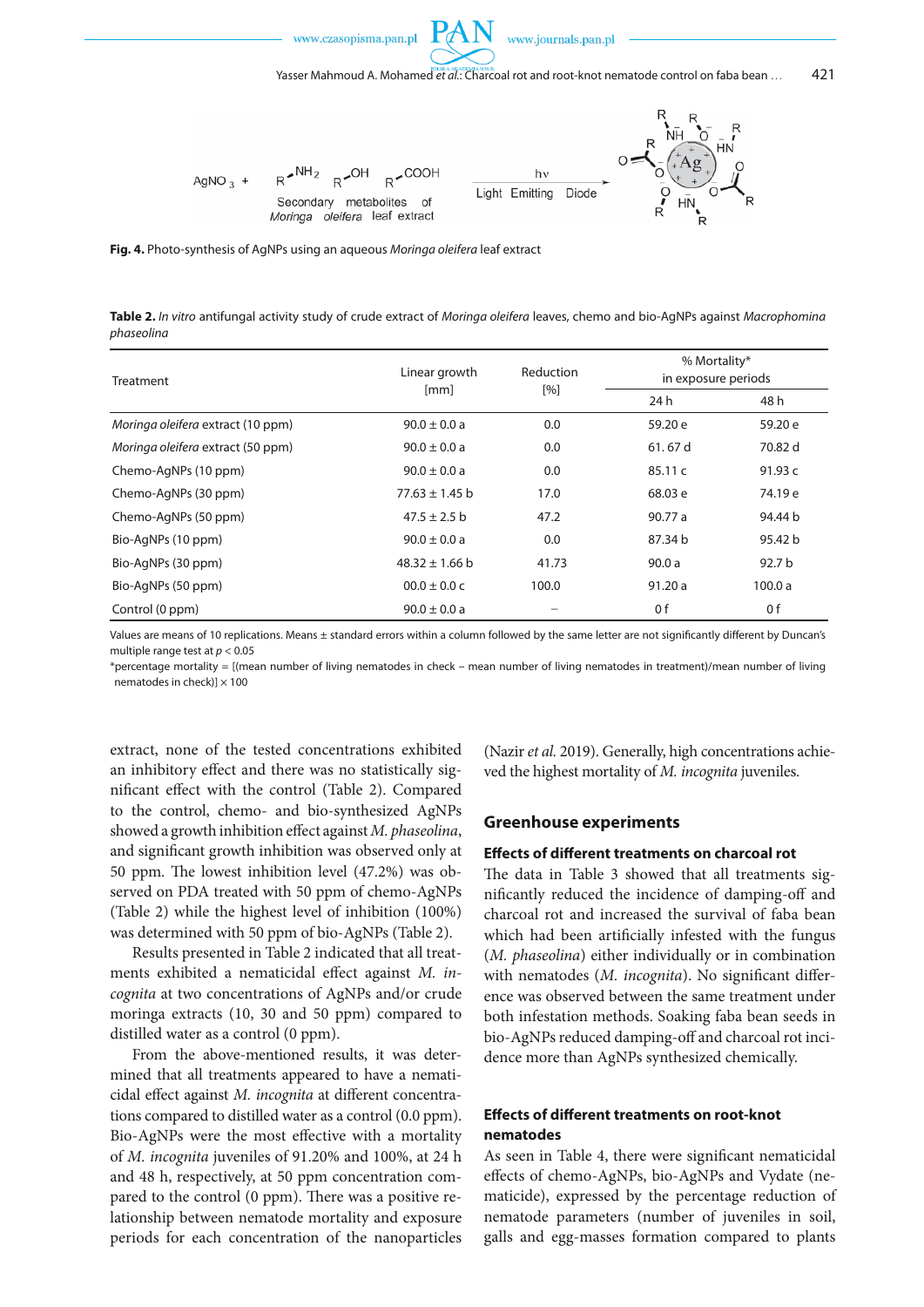#### 422 Journal of Plant Protection Research 61 (4), 2021

|                         |                                                               | Damping-off, charcoal rot and survival plants |                  |  |  |  |  |  |  |  |
|-------------------------|---------------------------------------------------------------|-----------------------------------------------|------------------|--|--|--|--|--|--|--|
| Treatment               | % damping-off                                                 | % charcoal rot                                | % plant survival |  |  |  |  |  |  |  |
|                         | Infested plants with M. phaseolina (Mp)                       |                                               |                  |  |  |  |  |  |  |  |
| Untreated plants        | 0 <sub>d</sub>                                                | 0 <sub>d</sub>                                | 100.0a           |  |  |  |  |  |  |  |
| F                       | 50.0a                                                         | 31.68 a                                       | 18.32 d          |  |  |  |  |  |  |  |
| $F +$ Chemo-AgNPs       | 20.0 <sub>b</sub>                                             | 18.75 b                                       | 61.25c           |  |  |  |  |  |  |  |
| $F + Bio-AqNPs$         | 05.0c                                                         | 10.50 $<$                                     | 84.50 b          |  |  |  |  |  |  |  |
| $F + Topsin$            | 05.0c                                                         | 10.50 $<$                                     | 84.50 b          |  |  |  |  |  |  |  |
|                         | Infested plants with M. phaseolina (Mp) and M. incognita (Mi) |                                               |                  |  |  |  |  |  |  |  |
| Untreated plants        | 00.0 <sub>d</sub>                                             | 00.0 <sub>d</sub>                             | 100.0a           |  |  |  |  |  |  |  |
| $F + N$                 | 60.0a                                                         | 32.50a                                        | 07.50 d          |  |  |  |  |  |  |  |
| $F + N +$ Chemo-AqNPs   | 20.0 <sub>b</sub>                                             | 21.25 b                                       | 58.75 c          |  |  |  |  |  |  |  |
| $F + N + Bio-AqNPs$     | 05.0c                                                         | 12.75c                                        | 82.25 b          |  |  |  |  |  |  |  |
| $F + N + \text{Topsin}$ | 05.0c                                                         | 11.50c                                        | 83.50 b          |  |  |  |  |  |  |  |

**Table 3.** Effects of various treatments on damping-off, charcoal rot and survival of faba bean plants infested with *Macrophomina phaseolina* (Mp) and infested with *M. phaseolina* (Mp) and *Meloidogyne incognita* (Mi) under greenhouse conditions

Values are means of five replications. Means within a column followed by the same letter are not significantly different by Duncan's multiple range test at *p* < 0.05. Percentage of damping-off was recorded as the number of absent/dead seedlings relative to the number of seeds sown 30 days after planting. Percentages of dead plants due to charcoal rot disease and percentages of plant survival were assessed 90 days after planting. Percentage data of disease incidence (dead plants due to white rot infection) were transformed into arcsine (%) for analyses of variance, however untransformed data are presented. F = plants treated with fungus (*M. phaseolina*); F + N = plants treated with fungus (*M. phaseolina*) + nematodes (*M. incognita*)

**Table 4.** Effects of various treatments on root knot nematodes *Meloidogyne incognita* galls and egg-masses formation of faba bean infested with *M. incognita* and infested with both *M. incognita* and *Macrophomina phaseolina* under greenhouse conditions

| Treatment                         | No. J <sub>2</sub><br>in soil | Reduction<br>[%] | No. galls/root<br>system                            | Reduction<br>[%] | No. egg-masses/<br>root system | Reduction<br>[%] |  |  |
|-----------------------------------|-------------------------------|------------------|-----------------------------------------------------|------------------|--------------------------------|------------------|--|--|
| Plants infested with M. incognita |                               |                  |                                                     |                  |                                |                  |  |  |
| N                                 | 124.20 a                      | 0.00             | 66.40 a                                             | 0.00             | 46.60a                         | 0.00             |  |  |
| $N + Vydate$                      | 58.40 b                       | 53.00            | 36.00 <sub>b</sub>                                  | 45.78            | 20.60 b                        | 55.79            |  |  |
| $N + Bio-AqNPs$                   | 60.20 b<br>52.98              |                  |                                                     | 43.37            | 21.20 b                        | 54.50            |  |  |
| $N +$ Chemo-AqNPs                 | 63.60 b                       | 48.79            | 37.60 b                                             | 39.46            | 22.00 b                        | 52.80            |  |  |
|                                   |                               |                  | Plants infested with M. incognita $+$ M. phaseolina |                  |                                |                  |  |  |
| $N + F$                           | 114.80 a                      | 0.00             | 53.00 a                                             | 0.00             | 44.40 a                        | 0.00             |  |  |
| $N + F + Vydate + Topsin$         | 42.80 c                       | 62.72            | 20.80 d                                             | 60.75            | 19.40 c                        | 56.31            |  |  |
| $N + F + Bio-AqNPs$               | 46.20 $c$<br>59.76            |                  | 28.20c                                              | 51.70            | 22.60 <sub>b</sub>             | 49.10            |  |  |
| $N + F +$ Chemo-AgNPs             | 64.40 b<br>43.90              |                  |                                                     | 36.60            | 23.40 b                        | 47.30            |  |  |

Values are average of five replicates. Means followed by the same letter(s) are not significantly different according to Duncan's multiple range test N = plants treated with nematodes (*M. incognita*), N + F = plants treated with nematodes (*M. incognita*) + fungus (*M. phaseolina*)

treated with *M. incognita*. The obtained data showed that all treatments had the potential to significantly reduce the root–knot nematode parameters compared to plants treated with *M. incognita*.

From the results, it was observed that the effect of Vydate and bio-AgNPs application have shown similarities in the result or non-significantly ( $p < 0.05$ ). However due to the harmful effects of nematicides, bio-AgNPs were better than Vydate from an environmental point of view. The bio-AgNPs resulted in 52.98, 43.37 and 54.50% reduction of juveniles in the soil, root galls and egg-masses, respectively.

Table 4 shows nematicidal effects of bio- and chemo-AgNPs in plants treated with *M. incognita* and *M. phaseolina* together. The application of bio-AgNPs gave 59.76, 51.70 and 49.10% reduction of juveniles in the soil, root galls and egg-masses, respectively, followed by chemoAgNPs when compared to plants treated with *M. incognita* and *M. phaseolina* together. Generally, the data showed a reduction in all nematode parameters of infected feba bean compared with plants treated with *M. incognita* + + *M. phaseolina*.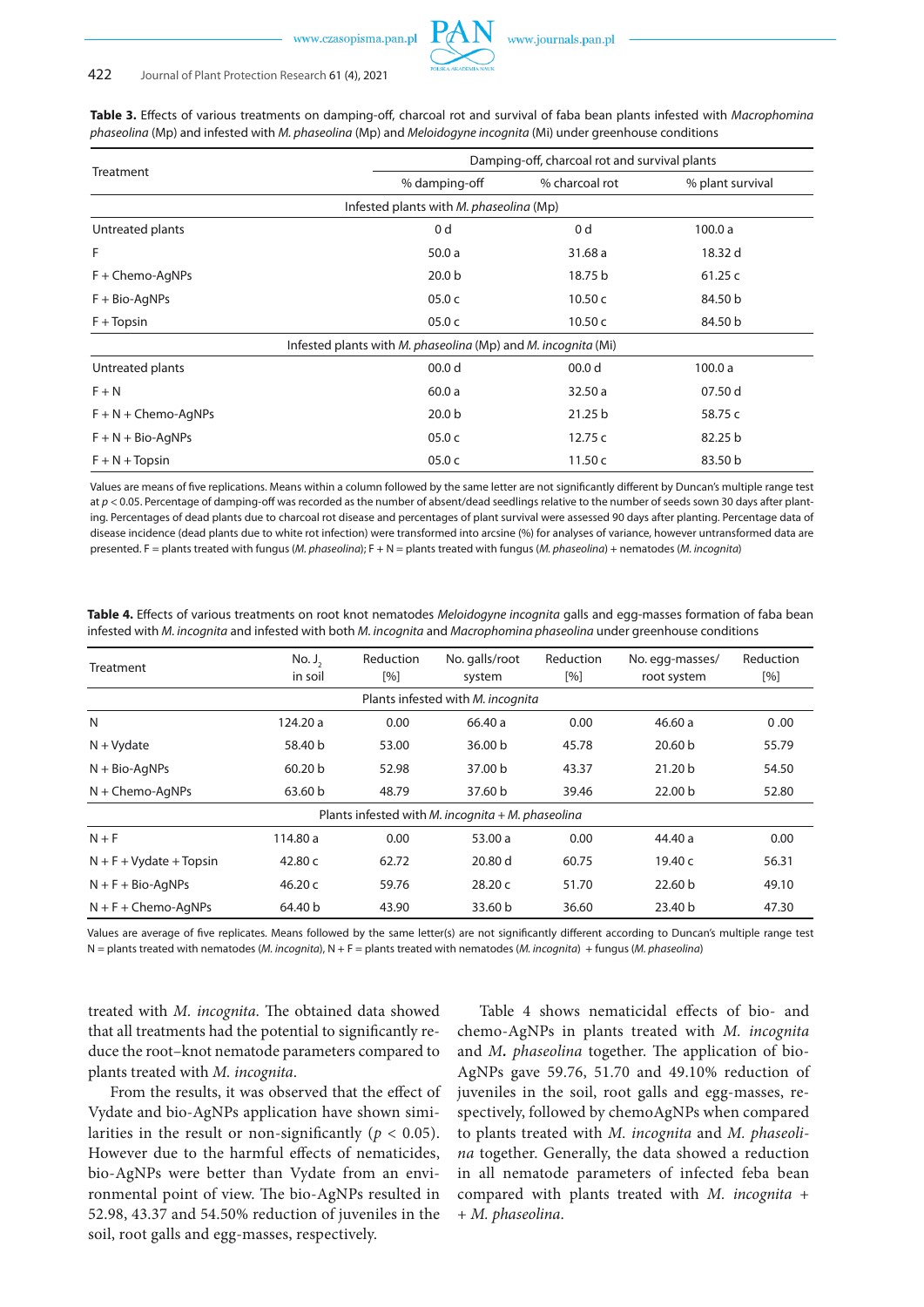|                  |                   |                                                | Root system      |                  |                                  |                  |                                              |                  |  |  |
|------------------|-------------------|------------------------------------------------|------------------|------------------|----------------------------------|------------------|----------------------------------------------|------------------|--|--|
| Treatment        | length<br>[cm]    | fresh wt.<br>[g]                               | dry wt.<br>[g]   | branch no.       | leaf no.                         | flower no.       | length<br>[cm]                               | fresh wt.<br>[g] |  |  |
| Untreated plants | 46.0 <sub>b</sub> | 8.7 d                                          | 1.9 <sub>c</sub> | 1.0 <sub>b</sub> | 15.0 <sub>c</sub>                | 1.7c             | 16.67 b                                      | 2.47c            |  |  |
| Topsin           | 44.0 b            | 17.2 ab                                        | 2.8 <sub>b</sub> | 2.3a             | 22.7 <sub>b</sub>                | 3.7ab            | 23.00a                                       | 7.67a            |  |  |
| Vydate           | 41.0 b            | 14.4 c                                         | $2.4$ bc         | 2.0ab            | 22.7 b                           | 3.3 <sub>b</sub> | 21.50a                                       | 4.77 bc          |  |  |
| Bio-AgNps        | 61.7a             | 18.6a                                          | 5.2a             | 3.0a             | 34.4 a                           | 5.0a             | 22.00a                                       | 5.76 ab          |  |  |
| Chemo-AgNPs      | 46.7 b            | 2.7 <sub>b</sub><br>15.8 bc                    |                  | 2.0ab            | 19.0 bc                          | 4.7 ab           | 19.00 ab                                     | 5.75 ab          |  |  |
| Treatment        |                   | Photosynthetic pigments<br>$[mq \cdot q^{-1}]$ |                  |                  | Proline                          |                  | Antioxidant enzymes<br>$[unit \cdot q^{-1}]$ |                  |  |  |
|                  | Chl a             | Chl b                                          |                  | <b>TCAR</b>      | $[{\mu}$ mol · g <sup>-1</sup> ] | SOD              | <b>CAT</b>                                   | <b>POX</b>       |  |  |
| Untreated plants | 5.9 e             | 5.7 e                                          |                  | 1.8 <sub>d</sub> | 25.6a                            | 2.9 <sub>d</sub> | 11.2 e                                       | 2.7 <sub>d</sub> |  |  |
| Topsin           | 8.6 b             | 7.8 <sub>b</sub>                               |                  | 2.3 <sub>b</sub> | 15.0 <sub>c</sub>                | 3.3c             | 16.8 d                                       | 2.9c             |  |  |
| Vydate           | 7.5 d             | 6.1 <sub>d</sub>                               |                  | 2.0 <sub>c</sub> | 21.9 <sub>b</sub>                | 3.4 <sub>b</sub> | 18.3 <sub>b</sub>                            | 3.1 <sub>b</sub> |  |  |
| Bio-AgNPs        | 9.3a              | 8.8a                                           |                  | 2.8a             | 12.7 <sub>d</sub>                | 3.7a             | 22.4a                                        | 3.4a             |  |  |
| Chemo-AqNPs      | 8.3c              | 7.5 c                                          |                  | 2.3 <sub>b</sub> | 20.3 <sub>b</sub>                | 3.5 <sub>b</sub> | 17.4c                                        | 2.5e             |  |  |

**Table 5.** Effects of Topsin, Vydate, bio- and chemo-AgNPs on plant growth characters and chemical contents of faba bean plants

Values are the average of three replicates. Means followed by the same letter(s) are not significantly different according to Duncan's multiple range test TCAR = total carotenoids; SOD = superoxide dismutase activity; CAT = catalase activity; POX = peroxidase activity; wt. = weight

#### **Effects on growth characters and chemical contents**

### **The first experiment: Effects of Topsin, Vydate, bio- and chemo-AgNPs on plant growth characters and chemical contents of faba bean plants**

In Table 5 it can be seen that all the experimental treatments (bio-, chemo-AgNPs, Topsin and Vydate) affected various plant growth characters [shoot & root length (cm), number of leaves, branches and flowers (g · plant−1), fresh and dry weights of leaves (g · plant−1), fresh weight of root (g · plant−1)], photosynthetic pigments, proline and antioxidant enzymes. It is clear that bean plants sprayed with bio-AgNPs had a marked increase in shoot length, leaves, branch and flower numbers, fresh and dry weights of leaves, Chl a, Chl b, TCAR and the greatest amounts of SOD, CAT and POX while the Topsin treatment produced the highest values of root length and weight.

## **The second experiment: Effects of fungus (***M. phaseolina***) and its interactions with Topsin, bio- and chemo-AgNPs on plant growth characters and chemical contents of faba bean plants**

The treatments *M. phaseolina*, *M. phaseolina* + bio-AgNPs, *M. phaseolina* + chemo-AgNPs and *M. phaseolina +* Topsin gave various differences in all growth parameters and chemical contents (Table 6). Plants treated with fungus + bio-AgNPs resulted in the greatest values of shoot length (53.3 cm), leaf (27/plant), branch (2.3/plant) and flower (4.3/plant) numbers, fresh (14.4 g) and dry (3.8 g) weights of leaves, root length (16.75 cm), root weight (2.47 g), Chl a (8.5 mg · g<sup>−</sup><sup>1</sup> ),

Chl b (7.8 mg · g<sup>−</sup><sup>1</sup> ), TCAR (2.4 mg · g<sup>−</sup><sup>1</sup> ), SOD (3.1 unit · g<sup>−</sup><sup>1</sup> ), CAT (22.1 unit · g<sup>−</sup><sup>1</sup> ) and POX (3.7 unit · g<sup>−</sup><sup>1</sup> ). The greatest amount of proline was produced in plants treated with only fungus.

# **The third experiment: Effects of nematodes (***M. incognita***) and their interactions with Vydate, bio- and chemo-AgNPs on plant growth characters and chemical contents of bean plants**

Plants treated with nematodes, nematodes + bio- -AgNPs, nematodes + chemo-AgNPs and nematodes + + Vydate produced different variations in all growth characters (Table 7). Plants subjected to nematodes + + bio-AgNPs produced a significant increase in shoot length, leaves, branch and flower numbers, fresh and dry weights of leaves, root length and weight, Chl a, Chl b, TCAR, CAT, SOD and POX. The maximum value of proline (28.3 µmol · g−1) was obtained from the plants exposed to nematodes only.

# **The fourth experiment: Effects of fungus and nematodes and their interactions with both Topsin and Vydate, bio- and chemo-AgNPs on plant growth characters and chemical contents of bean plants**

The data presented in Table 8 showed the influence of various treatments (fungus + nematodes, fungus + + nematodes + Topsin + Vydate, fungus + nematodes + + bio-AgNPs and fungus + nematodes + chemo- -AgNPs) on different growth features. Plants treated with fungus + nematodes + bio-AgNPs registered a positive trend in shoot length, leaf, branch and flower numbers, fresh and dry weights of leaves, root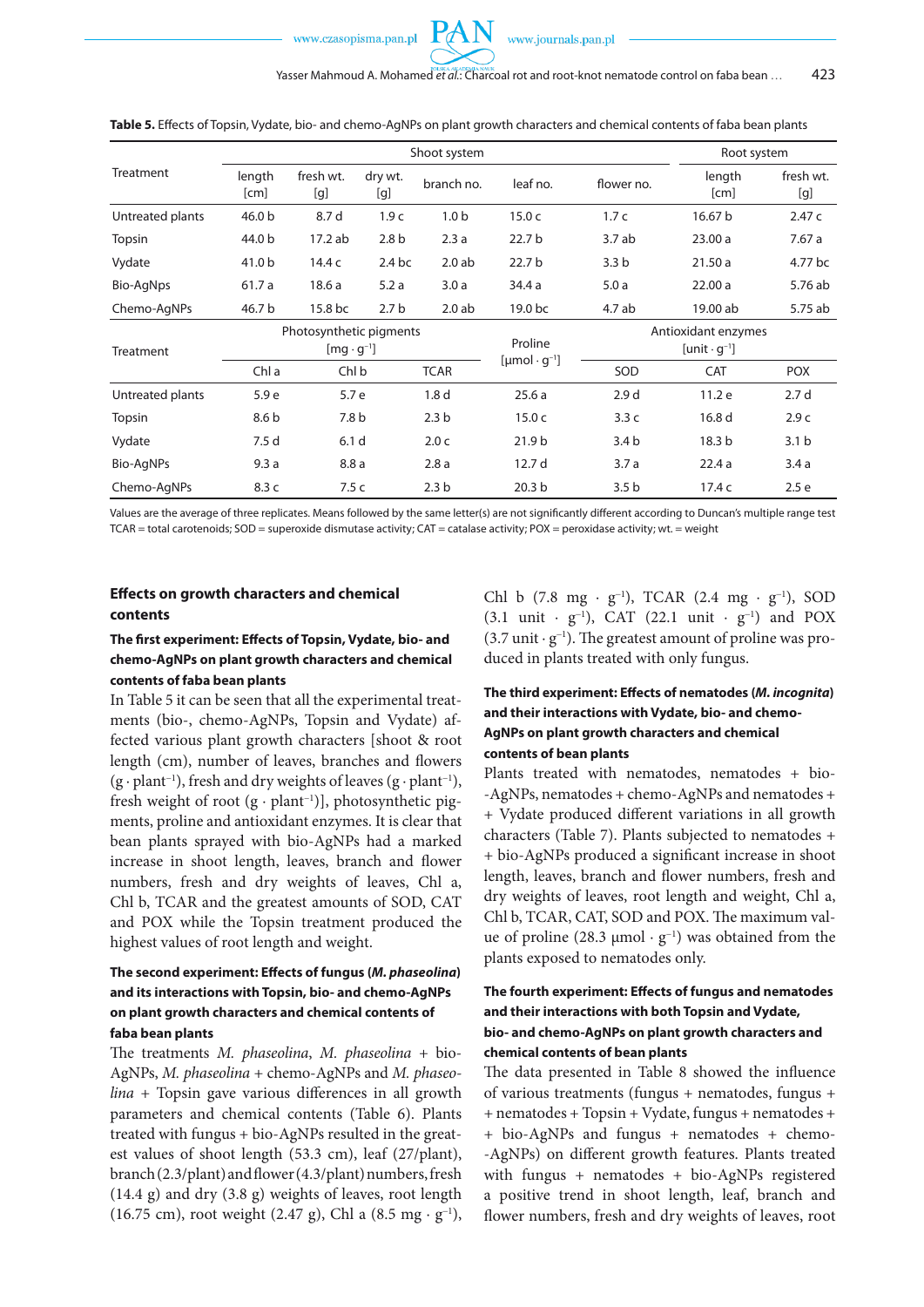**Table 6.** Effects of fungus and its interactions with Topsin, bio- and chemo-AgNPs on plant growth characters and chemical contents of bean plants

|                     |                                                |                                                  | Root system      |                                        |          |                                                        |                   |                  |
|---------------------|------------------------------------------------|--------------------------------------------------|------------------|----------------------------------------|----------|--------------------------------------------------------|-------------------|------------------|
| Treatment           | length<br>[cm]                                 | fresh wt.<br>dry wt.<br>branch no.<br>[g]<br>[g] |                  |                                        | leaf no. | flower no.                                             | length<br>[cm]    | fresh wt.<br>[g] |
| F                   | 46.0a                                          | 8.7 c                                            | 1.9 <sub>b</sub> | 1 <sub>b</sub>                         | $15$ bc  | 1.7 <sub>bc</sub>                                      | 16.67 b           | 2.47a            |
| $F + Topsin$        | 34.3 b                                         | 6.9d                                             | 1.5 <sub>b</sub> | 1 <sub>b</sub>                         | 13c      | 1 <sup>c</sup>                                         | 10.25 b           | 1.37c            |
| $F + bio-AqNps$     | 37.7 b                                         | 10.2 <sub>bc</sub>                               | 2.0 <sub>b</sub> | 1.3 <sub>b</sub>                       | $16$ bc  | 2.3 <sub>b</sub>                                       | 10.25 b           | 2.16ab           |
| $F +$ chemo-AgNps   | 53.3a                                          | 14.4 a                                           | 3.8a             | 2.3a                                   | 27a      | 4.3a                                                   | 16.75a            | 2.38ab           |
| Treatment           | Photosynthetic pigments<br>$[mg \cdot g^{-1}]$ |                                                  |                  | Proline                                |          | Antioxidant enzymes<br>[unit $\cdot$ q <sup>-1</sup> ] |                   |                  |
|                     | Chl a                                          | Chl b                                            | <b>TCAR</b>      | $[{\mu}$ mol $\cdot$ g <sup>-1</sup> ] |          | SOD                                                    | <b>CAT</b>        |                  |
| Untreated plants    | 5.9 d                                          | 5.7 d                                            | 1.8 <sub>d</sub> | 25.6c                                  |          | 2.9 <sub>e</sub>                                       | 11.2 e            | 2.7c             |
| F                   | 5.1e                                           | 5.0e                                             | 1.6e             | 32.5a                                  |          | 3.5d                                                   | 17.1 <sub>d</sub> | 2.8 <sub>c</sub> |
| $F + \text{Topsin}$ | 6.5c                                           | 5.9 <sub>c</sub>                                 | 2.0 <sub>c</sub> | 27.2 <sub>b</sub>                      |          | 4.0 <sub>b</sub>                                       | 19.6 <sub>b</sub> | 3.2 <sub>b</sub> |
| $F + bio-AqNps$     | 8.5a                                           | 7.8a                                             | 2.4a             | 15.5e                                  |          | 4.1a                                                   | 22.1a             | 3.7a             |
| $F +$ chemo-AqNps   | 7.7 <sub>b</sub>                               | 6.3c                                             | 2.1c             | 21.2 <sub>d</sub>                      |          | 3.9c                                                   | 19.2 <sub>c</sub> | 2.8 <sub>c</sub> |

F = fungus (*M. phaseolina*). Values are the average of three replicates. Means followed by the same letter(s) are not significantly different according to Duncan's multiple range test

TCAR = total carotenoids; SOD = superoxide dismutase activity; CAT = catalase activity; POX = peroxidase activity; wt. = weight

**Table 7.** Effects of nematodes and their interactions with Vydate, bio- and chemo-AgNPs on plant growth characters and chemical contents of bean plants

|                   |                |                                                | Root system      |                                  |                   |                                              |                |                  |  |
|-------------------|----------------|------------------------------------------------|------------------|----------------------------------|-------------------|----------------------------------------------|----------------|------------------|--|
| Treatment         | length<br>[cm] | fresh wt.<br>[g]                               | dry wt.<br>[g]   | branch no.                       | leaf<br>no.       | flower no.                                   | length<br>[cm] | fresh wt.<br>[g] |  |
| Untreated plants  | 46 b           | 8.7 d                                          | 1.9 <sub>b</sub> | 1.0 <sub>c</sub>                 | 15 <sub>c</sub>   | 1.7c                                         | 16.67 b        | 2.47 c           |  |
| N                 | 36.3c          | 7.2 <sub>d</sub>                               | 1.7 <sub>b</sub> | 1.0 <sub>c</sub>                 | 10.7 d            | 1.3c                                         | 17.00 b        | 5.37a            |  |
| $N + Vydate$      | 38 c           | 10.4 <sub>c</sub>                              | 2.2 <sub>b</sub> | 2.0 <sub>b</sub>                 | 17.0 <sub>b</sub> | 2.7 <sub>b</sub>                             | 19.25 b        | 3.46 b           |  |
| $N + bio-AqNps$   | 54.3 a         | 14.7a                                          | 4.3a             | 2.7a                             | 32.0a             | 4.7a                                         | 29.50 a        | 4.28 ab          |  |
| $N +$ chemo-AgNps | 46.3 b         | 12.4 b                                         | 2.4 <sub>b</sub> | 2.0 <sub>b</sub>                 | 18.3 b            | 4.0a                                         | 27.50a         | 4.46 ab          |  |
| Treatment         |                | Photosynthetic pigments<br>$[mq \cdot q^{-1}]$ |                  | Proline                          |                   | Antioxidant enzymes<br>$[unit \cdot g^{-1}]$ |                |                  |  |
|                   | Chl a          | Chl b                                          | <b>TCAR</b>      | $[{\mu}$ mol · g <sup>-1</sup> ] |                   | SOD                                          | <b>CAT</b>     | <b>POX</b>       |  |
| Untreated plants  | 5.9 d          | 5.7 d                                          | 1.8 <sub>d</sub> | 25.6c                            |                   | 2.9 <sub>d</sub>                             | 11.2 e         | 2.7 e            |  |
| N                 | 4.8 e          | 4.0e                                           | 1.5 <sub>e</sub> | 28.3a                            |                   | 3.6c                                         | 15.6 d         | 3.3c             |  |
| $N + Vydate$      | 6.3c           | 6.2c                                           | 1.9 <sub>c</sub> | 23.0 <sub>b</sub>                |                   | 4.2ab                                        | 18.4 b         | 3.5 <sub>b</sub> |  |
| $N + bio-AqNps$   | 8.6a           | 7.8a                                           | 2.5a             | 17.8 e                           |                   | 4.5a                                         | 22.2a          | 3.9a             |  |
| $N +$ chemo-AqNps | 8.1 b          | 7.7 b                                          | 2.3 <sub>b</sub> | 20.4 d                           |                   | 3.7 <sub>bc</sub>                            | 16.4 c         | 3.0 <sub>d</sub> |  |

N = nematodes (*M. incognita*). Values are the average of three replicates. Means followed by the same letter(s) are not significantly different according to Duncan's multiple range test

TCAR = total carotenoids; SOD = superoxide dismutase activity; CAT = catalase activity; POX = peroxidase activity; wt. = weight

length and weight. In the same way, the highest values of Chl a (8.1 mg · g−1), Chl b (7.8 mg · g−1), TCAR (2.3 mg · g<sup>-1</sup>), CAT (27.9 unit · g<sup>-1</sup>), SOD (5.0 unit · · g−1) and POX (4.1 unit · g−1) were observed with plants subjected to fungus + nematodes + bio-AgNps treatment. On the other hand, the maximum value (39.7 µmol · g−1) of proline rates was recorded under fungus + nematodes treatment.

# **Effects on expression of genes using SDS-PAGE protein electrophoresis**

Water soluble protein profile using SDS-PAGE technique was performed for 17 samples from four experimentsin the flowering stage to determine the effect of each treatment on the expression of faba bean genes (Fig. 5).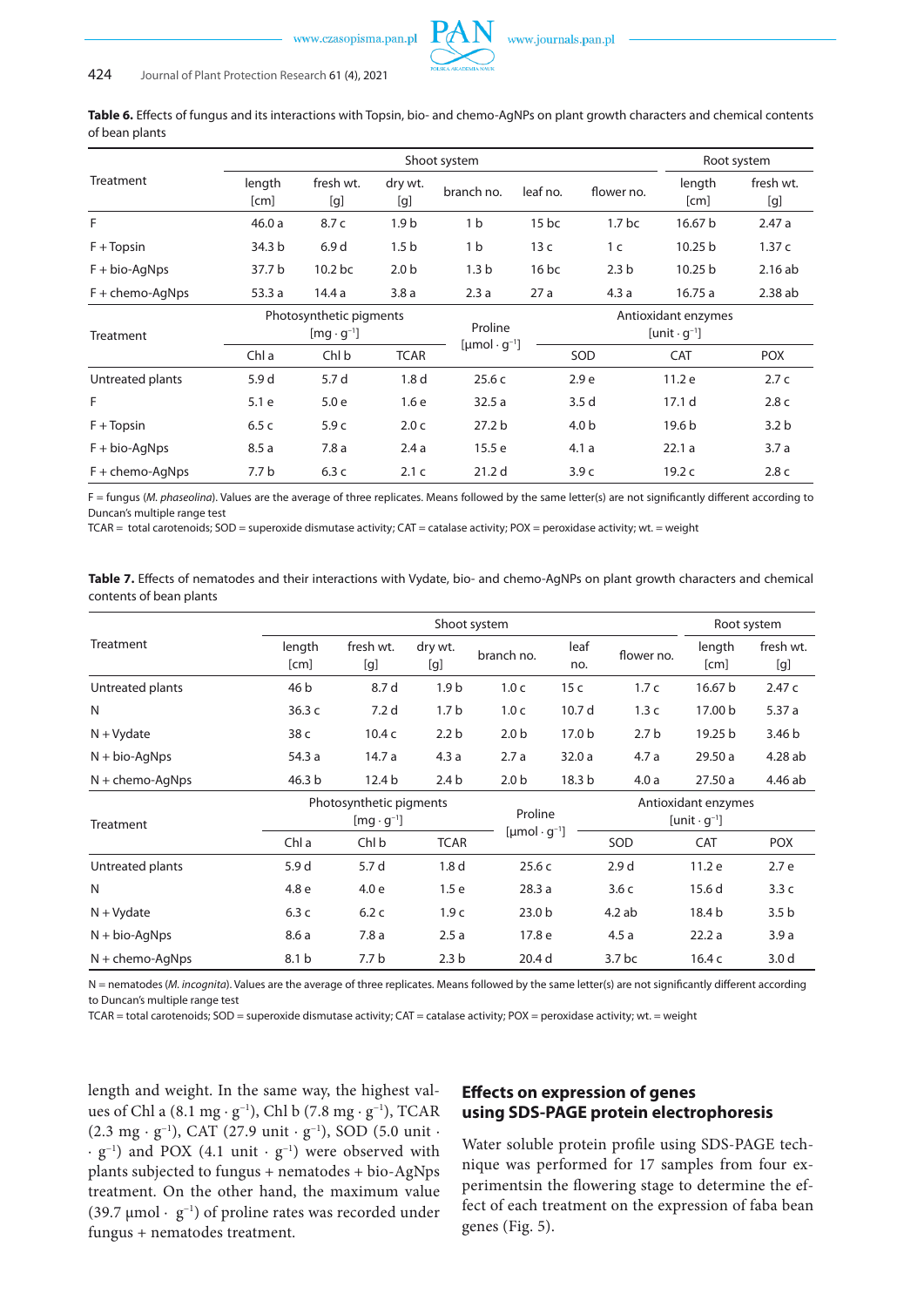

**Table 8.** Effects of fungus and nematodes and their interactions with both Topsin, Vydate, bio- and chemo-AgNPs on plant growth characters and chemical contents of bean plants

 $\mathbf{P} \mathcal{A}$ 

|                                         |                                             |                                                | Shoot system     |                  |                                        |                                                        | Root system       |                  |  |
|-----------------------------------------|---------------------------------------------|------------------------------------------------|------------------|------------------|----------------------------------------|--------------------------------------------------------|-------------------|------------------|--|
| Treatment                               | length<br>[cm]                              | fresh wt.<br>[g]                               | dry wt.<br>[g]   | branch no.       | leaf no.                               | flower no.                                             | length<br>[cm]    | fresh wt.<br>[g] |  |
| Untreated plants                        | 46.0 ab                                     | 8.7c                                           | 1.9a             |                  | 15 <sub>b</sub>                        | 1.7 <sub>bc</sub>                                      | 16.67 b           | 2.47c            |  |
| $F + N$                                 | 31.0 <sub>c</sub>                           | 5.7 d                                          | 1.2a             | 1.0 <sub>b</sub> | 10.0 <sub>c</sub>                      | 0.7c                                                   | 17.67 c           | 3.80 bc          |  |
| $F + N + \text{Topsin} + \text{Vydate}$ | 44.0 b                                      | 9.4c                                           | 1.8a             | 2.0a             | 21.3 <sub>b</sub>                      | 1.8 <sub>bc</sub>                                      | 19.25 bc          | 4.83 b           |  |
| $F + N + bio-AqNPs$                     | 50.3a                                       | 12.6a                                          | 2.2a             | 2.3a             | 21.7a                                  | 3.3a                                                   | 22.75 ab          | 4.86 b           |  |
| $F + N +$ chemo-AqNPs                   | 42.7 b<br>11.1 <sub>b</sub><br>1.9a<br>2.0a |                                                |                  | 15.7 b           | 2.3ab                                  | 24.75 a                                                | 6.80a             |                  |  |
| Treatment                               |                                             | Photosynthetic pigments<br>$[mq \cdot q^{-1}]$ |                  |                  | Proline                                | Antioxidant enzymes<br>[unit $\cdot$ q <sup>-1</sup> ] |                   |                  |  |
|                                         | Chl a                                       | Chl b                                          | <b>TCAR</b>      |                  | $[{\mu}$ mol $\cdot$ q <sup>-1</sup> ] | SOD                                                    | <b>CAT</b>        | <b>POX</b>       |  |
| Untreated plants                        | 5.9 d                                       | 5.7 d                                          | 1.8 <sub>d</sub> |                  | 25.6                                   | 2.9 <sub>d</sub>                                       | 11.2 e            | 2.7 <sub>d</sub> |  |
| $F + N$                                 | 3.7 e                                       | 3.8 <sub>e</sub>                               | 1.3 <sub>e</sub> |                  | 39.7 a                                 | 4.8 b                                                  | 22.1 <sub>d</sub> | 4.1a             |  |
| $F + N + \text{Topsin} + \text{Vydate}$ | 6.2c                                        | 5.9 <sub>c</sub>                               | 2.0 <sub>c</sub> |                  | 24.2                                   | 4.7 <sub>b</sub>                                       | 25.1 <sub>b</sub> | 3.8 <sub>b</sub> |  |
| $F + N + bio-AqNPs$                     | 8.1a                                        | 7.8a                                           | 2.3a             |                  | 18.4                                   | 5.0a                                                   | 27.9a             | 4.1a             |  |
| $F + N +$ chemo-AqNPs                   | 6.4 <sub>b</sub>                            | 6.1 <sub>b</sub>                               | 2.2 <sub>b</sub> |                  | 4.3c<br>21.1                           |                                                        | 23.4 c            | 3.2c             |  |

F = fungus (*M. phaseolina*), N = nematodes (*M. incognita*). Values are the average of three replicates. Means followed by the same letter(s) are not significantly different according to Duncan's multiple range test

TCAR = total carotenoids; SOD = superoxide dismutase activity; CAT = catalase activity; POX = peroxidase activity; wt. = weight



M 5  $\overline{8}$ 9 10 11 12 13 14 15 16 17  $\overline{\mathbf{3}}$  $\overline{4}$ 6  $\overline{7}$  $\overline{1}$  $\overline{z}$ 

M: protein marker (KDa)

| First experiment   | Second experiment      | Third experiment      | Fourth experiment                           |
|--------------------|------------------------|-----------------------|---------------------------------------------|
| 1: Untreated plant | $6:$ F                 | 10: N                 | $14: F + N$                                 |
| 2: Topsin          | $7: F + \text{Topsin}$ | $11: N + Vydate$      | $15: F + N + \text{Topsin} + \text{Vydate}$ |
| 3: Vydate          | $8:$ F + bio-AgNPs     | $12: N + bio-AqNPs$   | $16: F + N + bio-AqNPs$                     |
| 4: bio-AgNPs       | $9: F +$ chemo-AqNPs   | $13: N +$ chemo-AqNPs | $17: F + N + c$ hemo-AgNPs                  |
| 5: chemo-AgNPs     |                        |                       |                                             |

Fig. 5. Effects of studied treatments on the protein profile using SDS-PAGE on faba bean plant in the flowering stage (F = fungus;  $N =$  nematodes)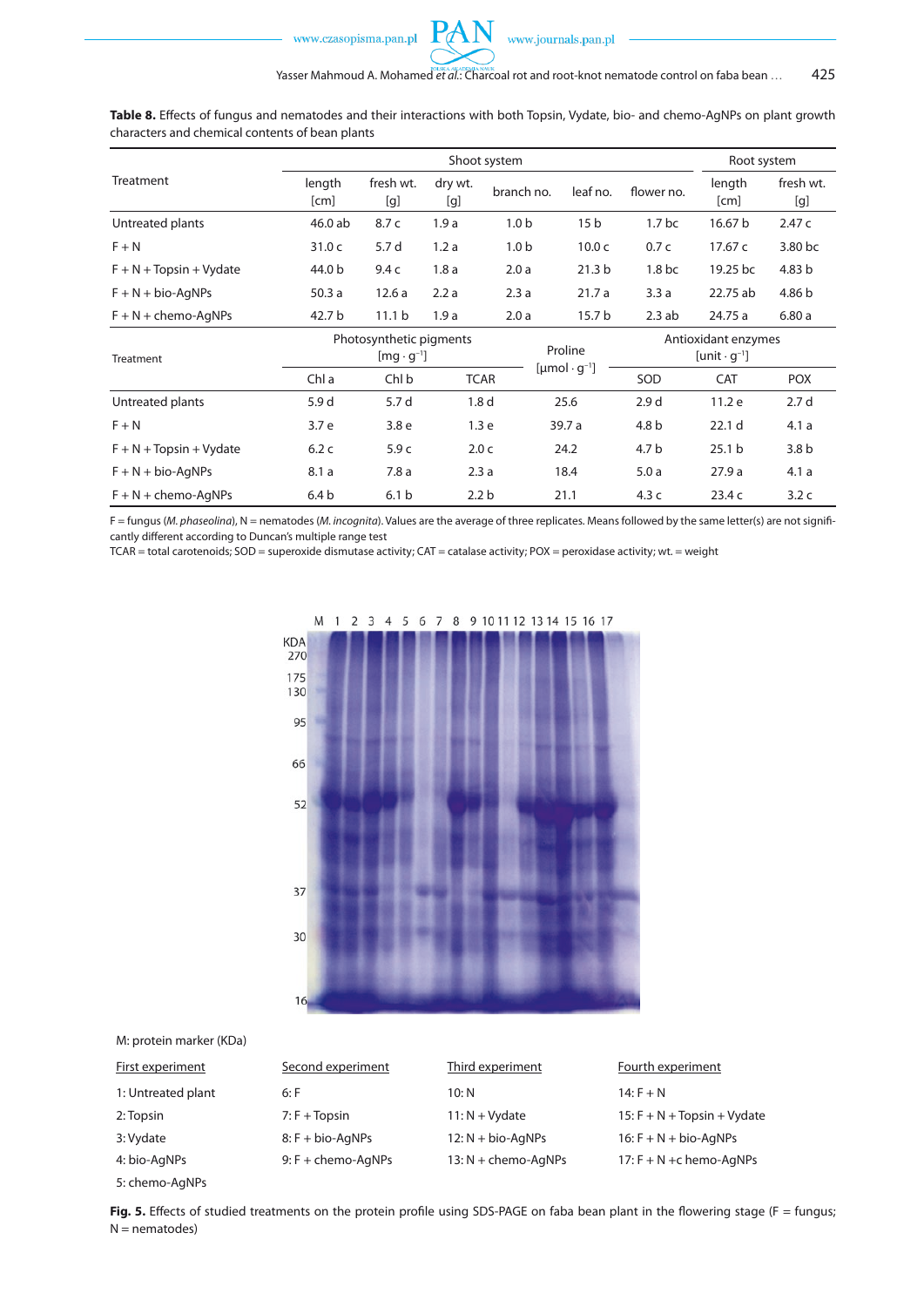www.journals.pan.pl

| <b>Table 9.</b> Effects of studied treatments on protein profiles using SDS-PAGE on faba bean plant in the flowering stage: |  |
|-----------------------------------------------------------------------------------------------------------------------------|--|
| (+) present, (-) absent; F = fungus, N = nematodes                                                                          |  |

| No.          | MW (KDa)           |                    | First experiment       |                   |        |                          | Second experiment |                     |                                  | Third experiment                 |                             |                                  |                         | Fourth experiment                |           |                                  |                                  |        |
|--------------|--------------------|--------------------|------------------------|-------------------|--------|--------------------------|-------------------|---------------------|----------------------------------|----------------------------------|-----------------------------|----------------------------------|-------------------------|----------------------------------|-----------|----------------------------------|----------------------------------|--------|
| $\mathbf{1}$ | 280                | $+$                | $^{+}$                 | $^{+}$            | $^{+}$ | $+$                      | $+$               | $+$                 | $^{+}$                           | $^{+}$                           | $\ddot{}$                   | $\ddot{}$                        | $+$                     | $^{+}$                           | $^{+}$    | $^{+}$                           | $^{+}$                           | $+$    |
| 2            | 250                | $^{+}$             | $^{+}$                 | $^{+}$            | $^{+}$ | $^{+}$                   | $^{+}$            | $^{+}$              | $^{+}$                           | $+$                              | $^{+}$                      | $^{+}$                           | $^{+}$                  | $^{+}$                           | $^{+}$    | $^{+}$                           | $^{+}$                           | $^{+}$ |
| 3            | 230                | $+$                | $^{+}$                 | $^{+}$            | $^{+}$ | $+$                      | $^{+}$            | $\ddot{}$           | $^{+}$                           | $+$                              | $^{+}$                      | $^{+}$                           | $^{+}$                  | $^{+}$                           | $^{+}$    | $^{+}$                           | $^{+}$                           | $^{+}$ |
| 4            | 185                | $\overline{a}$     |                        |                   |        | $\overline{\phantom{0}}$ |                   |                     |                                  | $\overline{\phantom{0}}$         | $\ddot{}$                   |                                  |                         | $\overline{\phantom{0}}$         | $\ddot{}$ | $\ddot{}$                        | $\ddot{}$                        | Ŧ      |
| 5            | 180                | $^{+}$             | $^{+}$                 | $\! +$            | $^{+}$ | $+$                      | $^{+}$            | $\overline{+}$      | $^{+}$                           | $\begin{array}{c} + \end{array}$ | $^{+}$                      | $\begin{array}{c} + \end{array}$ | $^{+}$                  | $\! +$                           | $^{+}$    | $\begin{array}{c} + \end{array}$ | $\begin{array}{c} + \end{array}$ | $^{+}$ |
| 6            | 150                | $^{+}$             | $^{+}$                 | $^{+}$            | $+$    | $+$                      | $^{+}$            | $^{+}$              | $^{+}$                           | $^{+}$                           |                             | $+$                              | $\ddot{}$               | $^{+}$                           | $^{+}$    | $^{+}$                           | $^{+}$                           | $^{+}$ |
| 7            | 110                | $^{+}$             | $\ddot{}$              | $^{+}$            | $^{+}$ | $^{+}$                   | $^{+}$            | $\ddot{}$           | $^{+}$                           | $^{+}$                           | $^{+}$                      | $^{+}$                           | $^{+}$                  | $^{+}$                           | $^{+}$    | $^{+}$                           | $^{+}$                           | $^{+}$ |
| 8            | 103                | $+$                | $^{+}$                 | $^{+}$            | $+$    | $+$                      | $^{+}$            | $\ddot{}$           | $^{+}$                           | $^{+}$                           | $\ddot{}$                   | $+$                              | $+$                     | $^{+}$                           | $^{+}$    | $^{+}$                           | $+$                              | $^{+}$ |
| 9            | 94                 | $^{+}$             | $^{+}$                 | $^{+}$            | $^{+}$ | $+$                      | $+$               | $\ddot{}$           | $^{+}$                           | $^{+}$                           | $^{+}$                      | $+$                              | $+$                     | $^{+}$                           | $^{+}$    | $^{+}$                           | $+$                              | $^{+}$ |
| 10           | 90                 | $^{+}$             | $^{+}$                 | $^{+}$            | $^{+}$ | $+$                      | $^{+}$            | $\ddot{}$           | $^{+}$                           | $^{+}$                           | $\ddot{}$                   | $+$                              | $^{+}$                  | $^{+}$                           | $^{+}$    | $^{+}$                           | $^{+}$                           | $^{+}$ |
| 11           | 85                 | $^{+}$             | $^{+}$                 | $^{+}$            | $^{+}$ | $^{+}$                   | $^{+}$            | $\ddot{}$           | $^{+}$                           | $^{+}$                           | $^{+}$                      | $+$                              | $^{+}$                  | $^{+}$                           | $^{+}$    | $^{+}$                           | $^{+}$                           | $^{+}$ |
| 12           | 80                 | $+$                | $\,+\,$                | $\! +$            | $+$    | $+$                      | $^{+}$            | $^{+}$              | $^{+}$                           | $\begin{array}{c} + \end{array}$ | $^{+}$                      | $+$                              | $^{+}$                  | $^{+}$                           | $^{+}$    | $^{+}$                           | $+$                              | $^{+}$ |
| 13           | 78                 | $+$                | $^{+}$                 | $^{+}$            | ÷,     | $\equiv$                 | ÷,                | Ξ,                  | $^{+}$                           | $\equiv$                         | $^{+}$                      |                                  | ÷,                      | $\overline{\phantom{m}}$         | $^{+}$    | $\begin{array}{c} + \end{array}$ | $^{+}$                           |        |
| 14           | 70                 | $^{+}$             | $^{+}$                 | $^{+}$            | $^{+}$ | $+$                      | $^{+}$            | $^{+}$              | $^{+}$                           | $+$                              | $^{+}$                      | $+$                              | $^{+}$                  | $\! +$                           | $^{+}$    | $^{+}$                           | $^{+}$                           | $^{+}$ |
| 15           | 62                 | $^{+}$             | $^{+}$                 | $^{+}$            | $^{+}$ | $+$                      | $^{+}$            | $\ddot{}$           | $^{+}$                           | $^{+}$                           | $^{+}$                      | $+$                              | $^{+}$                  | $^{+}$                           | $^{+}$    | $^{+}$                           | $^{+}$                           | $^{+}$ |
| 16           | 58                 | $+$                | $^{+}$                 | $^{+}$            | $+$    | $+$                      | $+$               | $\ddot{}$           | $^{+}$                           | $+$                              | $^{+}$                      | $+$                              | $^{+}$                  | $^{+}$                           | $^{+}$    | $+$                              | $+$                              | $^{+}$ |
| 17           | 53                 | $^{+}$             | $^{+}$                 | $^{+}$            | $^{+}$ | $+$                      | $^{+}$            | $\ddot{}$           | $^{+}$                           | $^{+}$                           | $^{+}$                      | $+$                              | $^{+}$                  | $^{+}$                           | $^{+}$    | $^{+}$                           | $^{+}$                           | $^{+}$ |
| 18           | 49                 | $^{+}$             | $^{+}$                 | $^{+}$            | $^{+}$ | $^{+}$                   | $^{+}$            | $\ddot{}$           | $^{+}$                           | $^{+}$                           | $^{+}$                      | $\ddot{}$                        | $^{+}$                  | $^{+}$                           | $^{+}$    | $^{+}$                           | $^{+}$                           | $^{+}$ |
| 19           | 47                 |                    |                        |                   |        | $\overline{\phantom{0}}$ |                   |                     |                                  | $\overline{a}$                   |                             |                                  |                         |                                  | $^{+}$    | $^{+}$                           |                                  |        |
| 20           | 45                 | $+$                | $^{+}$                 | $^{+}$            | $^{+}$ | $+$                      | $^{+}$            | $\ddot{}$           | $^{+}$                           | $+$                              | $^{+}$                      | $+$                              | $^{+}$                  | $^{+}$                           | $^{+}$    | $^{+}$                           | $^{+}$                           | $^{+}$ |
| 21           | 43                 | $+$                | $^{+}$                 | $^{+}$            | $+$    | $+$                      | $^{+}$            | $\ddot{}$           | $^{+}$                           | $^{+}$                           | $^{+}$                      | $\ddot{}$                        | $^{+}$                  | $^{+}$                           | $^{+}$    | $^{+}$                           | $^{+}$                           | $^{+}$ |
| 22           | 41                 | $+$                | $^{+}$                 | $^{+}$            | $^{+}$ | $+$                      | $^{+}$            | $\ddot{}$           | $^{+}$                           | $^{+}$                           | $^{+}$                      | $+$                              | $^{+}$                  | $^{+}$                           | $^{+}$    | $^{+}$                           | $^{+}$                           | $^{+}$ |
| 23           | 38                 | $^{+}$             | $\,+\,$                | $^{+}$            | $^{+}$ | $^{+}$                   | $^{+}$            | $\ddot{}$           | $\begin{array}{c} + \end{array}$ | $^{+}$                           | $^{+}$                      | $^{+}$                           | $^{+}$                  | $\begin{array}{c} + \end{array}$ | $^{+}$    | $^{+}$                           | $^{+}$                           | $^{+}$ |
| 24           | 37                 | $^{+}$             | $^{+}$                 | $^{+}$            | $^{+}$ | $+$                      | $^{+}$            | $\ddot{}$           | $\begin{array}{c} + \end{array}$ | $^{+}$                           | $^{+}$                      | $+$                              | $^{+}$                  | $^{+}$                           | $^{+}$    | $^{+}$                           | $+$                              | $^{+}$ |
| 25           | 35                 | $^{+}$             | $^{+}$                 | $^{+}$            | $^{+}$ | $+$                      | $^{+}$            | $\ddot{}$           | $^{+}$                           | $^{+}$                           | $^{+}$                      | $+$                              | $+$                     | $^{+}$                           | $^{+}$    | $^{+}$                           | $^{+}$                           | $^{+}$ |
| 26           | 33                 | $+$                | $^{+}$                 | $^{+}$            | $^{+}$ | $+$                      | $^{+}$            | $\ddot{}$           | $^{+}$                           | $^{+}$                           |                             |                                  | $^{+}$                  | $^{+}$                           | $^{+}$    | $^{+}$                           | $^{+}$                           | $^{+}$ |
| 27           | 31                 | $^{+}$             | $\ddot{}$              | $^{+}$            | $^{+}$ | $^{+}$                   | $^{+}$            | $\ddot{}$           | $^{+}$                           | $^{+}$                           | $^{+}$                      | $+$                              | $^{+}$                  | $^{+}$                           | $^{+}$    | $^{+}$                           | $^{+}$                           | $^{+}$ |
| 28           | 29                 | $+$                | $^+$                   | $^{+}$            | $^{+}$ | $+$                      | $^{+}$            | $\ddot{}$           | $^{+}$                           | $^{+}$                           | $^{+}$                      | $^{+}$                           | $^{+}$                  | $\! +$                           | $^{+}$    | $^{+}$                           | $^{+}$                           | $^{+}$ |
| 29           | 26                 | $+$                | $^{+}$                 | $^{+}$            | $^{+}$ | ÷                        | ÷                 | $\ddot{}$           | $^{+}$                           | $^{+}$                           | $^{+}$                      |                                  |                         | $^{+}$                           |           | ÷                                | $+$                              | $^{+}$ |
| $30\,$       | 21                 | +                  | +                      | +                 | $^{+}$ | $^{+}$                   | $\ddot{}$         | $^{+}$              | $\hbox{ }$                       | $^+$                             | $^+$                        | +                                | $^{+}$                  | $^{+}$                           | $^{+}$    | $+$                              | $\ddot{}$                        | $^{+}$ |
| Total no.    |                    | 28                 | 28                     | 28                | 27     | 26                       | 26                | 26                  | 28                               | 27                               | 28                          | 28                               | 28                      | 28                               | 28        | 28                               | 28                               | 28     |
|              |                    |                    |                        |                   |        |                          |                   |                     |                                  |                                  |                             |                                  |                         |                                  |           |                                  |                                  |        |
|              | First experiment   |                    |                        | Second experiment |        |                          |                   |                     | Third experiment                 |                                  |                             |                                  | Fourth experiment       |                                  |           |                                  |                                  |        |
|              | 1: Untreated plant |                    | 6: F                   |                   |        |                          |                   | 10: N               |                                  |                                  |                             |                                  | $14: F + N$             |                                  |           |                                  |                                  |        |
| 2: Topsin    |                    |                    | $7: F + \text{Topsin}$ |                   |        |                          | $11: N + Vydate$  |                     |                                  |                                  | 15: F + N + Topsin + Vydate |                                  |                         |                                  |           |                                  |                                  |        |
| 3: Vydate    |                    |                    |                        | 8: F + bio-AgNPs  |        |                          |                   | 12: N + bio-AgNPs   |                                  |                                  |                             |                                  | $16: F + N + bio-AgNPs$ |                                  |           |                                  |                                  |        |
| 4: bio-AgNPs |                    | 9: F + chemo-AgNPs |                        |                   |        |                          |                   | 13: N + chemo-AgNPs |                                  | $17: F + N +$ chemo-AgNPs        |                             |                                  |                         |                                  |           |                                  |                                  |        |

5: chemo-AgNPs

There were a total of 30 bands with a molecular weight (MW) range from 21 to 280 KDa, including 23 monomorphic bands while the other seven bands were polymorphic bands (Table 9). In the first experiment, the effects of Topsin, Vydate, bio- and chemo- -AgNPs were studied on the water soluble protein profile of faba bean. It was observed that the protein at

MW 78 KDa was absent in bio- and chemo-AgNPs treatments while the protein at MW 26 KDa was absent only in chemo-AgNPs treatment.

In the second experiment, the effects of fungus and its interactions with Topsin, bio- and chemo- -AgNPs were studied on the water soluble protein profile of faba bean. It was found that there is a protein at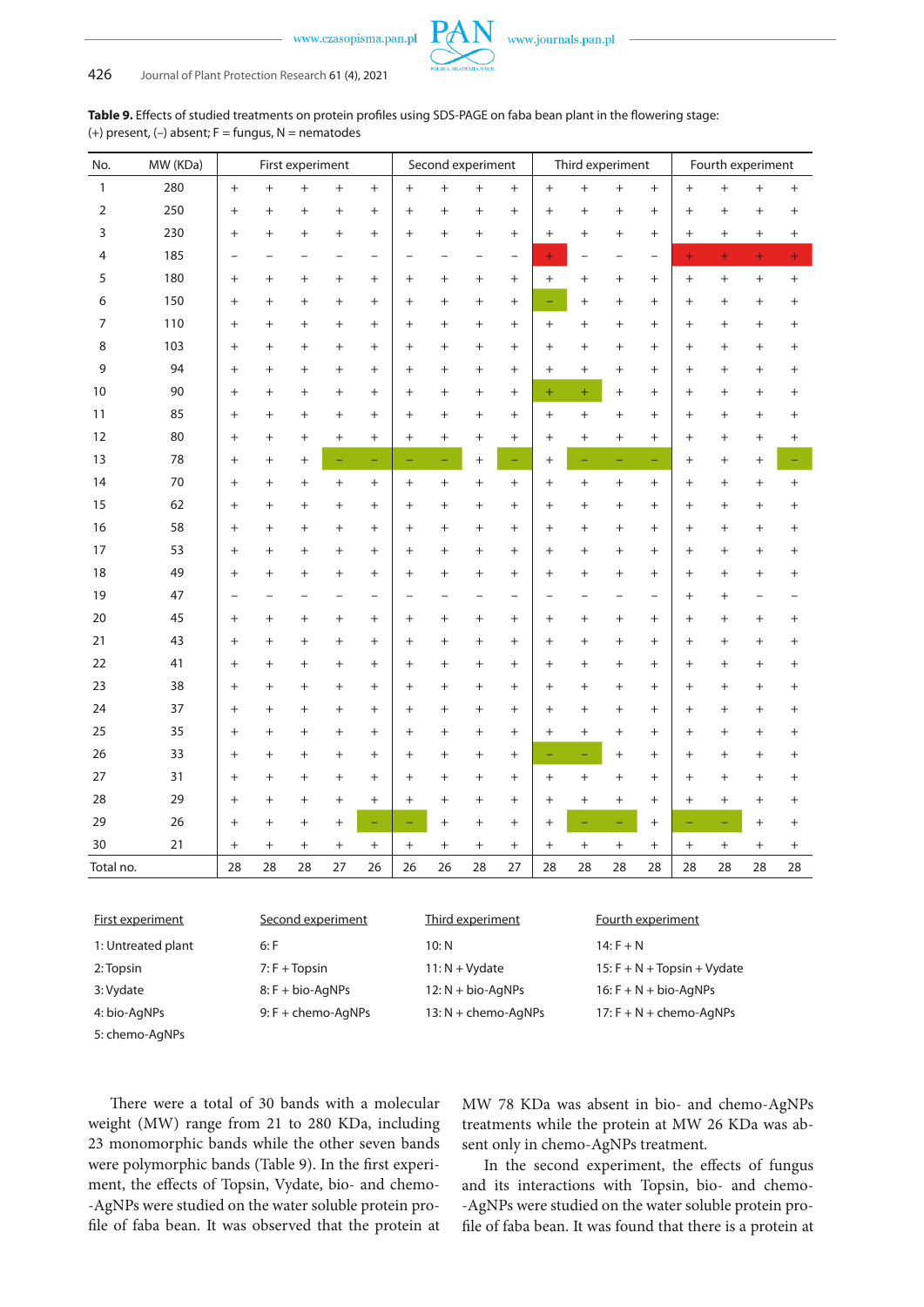**PAN** 

MW 78 KDa present in untreated plants and bio-AgNPs treatments while protein at MW 26 KDa was absent only in infected plants with the fungus treatment. In the third experiment, the effects of nematodes and their interactions with vydate, bio- and chemo-AgNPs were studied on the water soluble protein profile of faba bean. It was found that the unique protein was present only in plants infected with nematodes at MW 185 KDa but the protein at MW 150 KDa was absent only in infected plants. Proteins at MW 90 and 33 KDa were absent in plants infected with nematodes and Vydate treatments. Also, the proteins at MW 26 KDa were absent in vydate and bio-AgNPs treatments while the protein at MW 78 KDa was present in untreated plants and plants infected with nematodes. In the fourth experiment, the effects of fungus and nematodes and their interactions with both Topsin and Vydate, bio- and chemo-AgNPs were studied on the water soluble protein profile of faba bean. It was observed that there is a protein at MW 185 KDa absent only in untreated plants. Also, there is a protein at MW 47 KDa present in both infected plants, Topsin and Vydate treatments. The protein at MW 78 KDa was absent only in chemo-AgNPs. However, the protein at MW 33 KDa was absent in Topsin, Vydat, and chemo-AgNPs treatments.

# **Discussion**

In the current study inhibition assays indicated that bio-synthesized AgNPs was very effective against *M. phaseolina*, and *M. incognita*. It was illustrated previously that the mechanism of anti-pathogenic effect caused by AgNPs was due to the formation of free particles from the nanoparticles that lead to the destruction of the lipids present in the plasma membrane and thus the membrane loses its function and spoils (Kim *et al*. 2007). *In vitro* study proved that bio- -AgNPs was highly efficient for ability the management of root-knot nematodes. The inhibitory effect of the bio-AgNPs was attributed to their physical structure (e.g., shape, size and homogeneity) which played a key role in the cell wall penetration of the nematode body (Sharon *et al*. 2010). From the results, it was demonstrated that bio-AgNPs improved the growth of faba bean under greenhouse conditions. This may be due to the role of silver nanoparticles in preventing the damage caused by charcoal rot and root-knot diseases (Sharon *et al*. 2010). It was also indicated that different effects on bean plants was recorded when each one of the treatments (bio-, chemo-AgNps, Topsin, or Vydate) was treated the plants with *M. phaseolina* and/or *M. incognita*, compared with untreated plants. Throughout plants life cycle, they are subjected to different kinds of biotic and abiotic stresses which include microbes, pathogens, salinity, water deficit, temperature, heavy metals and UV radiation. These factors limit the growth and productivity of plants in various degrees. Plants can resist these factors by different ways such as increasing proline and production of antioxidant enzymes (Hayat *et al*. 2012). In this report, the treatment of the plants with *M. phaseolina* and/or *M. incognita* with bio-AgNPs resulted in different increases of photosynthetic pigments compared with other treatments (chemo- -AgNPs, Topsin, Vydate). It was noted that these results were in agreement with (Karthick and Chitrakala 2011). Important evidence that indicate on the exposure of plant to stress is the proline level (Monreal *et al*. 2007). Our results showed that the proline content was increased significantly with plants treated with *M. phaseolina* and/ or *M. incognita* (Sharma *et al*. 2012). Reactive oxygen groups (ROS) are known as one of the plant stress responses, which cause a great damage by peroxidation of lipid membrane components and through direct interaction with various macromolecules (Foyer and Noctor 2005). It was shown that AgNPs affect antioxidant enzymes according to species of plants, levels and durations of AgNPs added. It was indicated that bio-AgNPs could have an efficient strategy to avoid the negative effect of stress. Furthermore, gene expression or proteins profiles of faba bean after treatment with bio-AgNPs, chemo-AgNPs, Topsin and Vydate was performed in this study. There are several studies on the mutagenic effect of nanoparticles on plants using SDS-PAGE techniques (Salama *et al*. 2019; Osman *et al*. 2020) using SDS-PAGE techniques. Various studies reported that AgNPs considered as one of the most widely used engineered nanoparticles (ENPs) due to their antimicrobial potential (Khiew *et al*. 2011; Feizi *et al*. 2013). The interaction of plant cells with the ENPs leads to the modification of plants' gene expression and associated biological pathways, which eventually affect plants' growth and development. It was observed that, there are some proteins absent in studied experiments while present in others, this may be refer to the essential needs of plant in each experiment from proteins or enzymes to keeping its survival and occurring its essential metabolic processes (Muller and Gottschalk 1973). This could be explained on the basis of mutational event at the regulatory genes that prevent or attenuate transcription. Moreover the pesticides inducted chromosomal abnormalities may lead to the loss of genetic materials (Abdelsalam *et al.*  1993). Therefore, some electrophoretic bands of some proteins can disappeared due to the loss of their corresponding genes. In the present study, the proteins profile reflected on the powerful effect of bio-AgNPs in recovered the effect of both nematodes and fungus together than the using of both commercial pesticides Topsin and Vydate together and chemo-AgNPs. Also, the Ag-NPs showed similar nematicidal effect to the reference nematicide.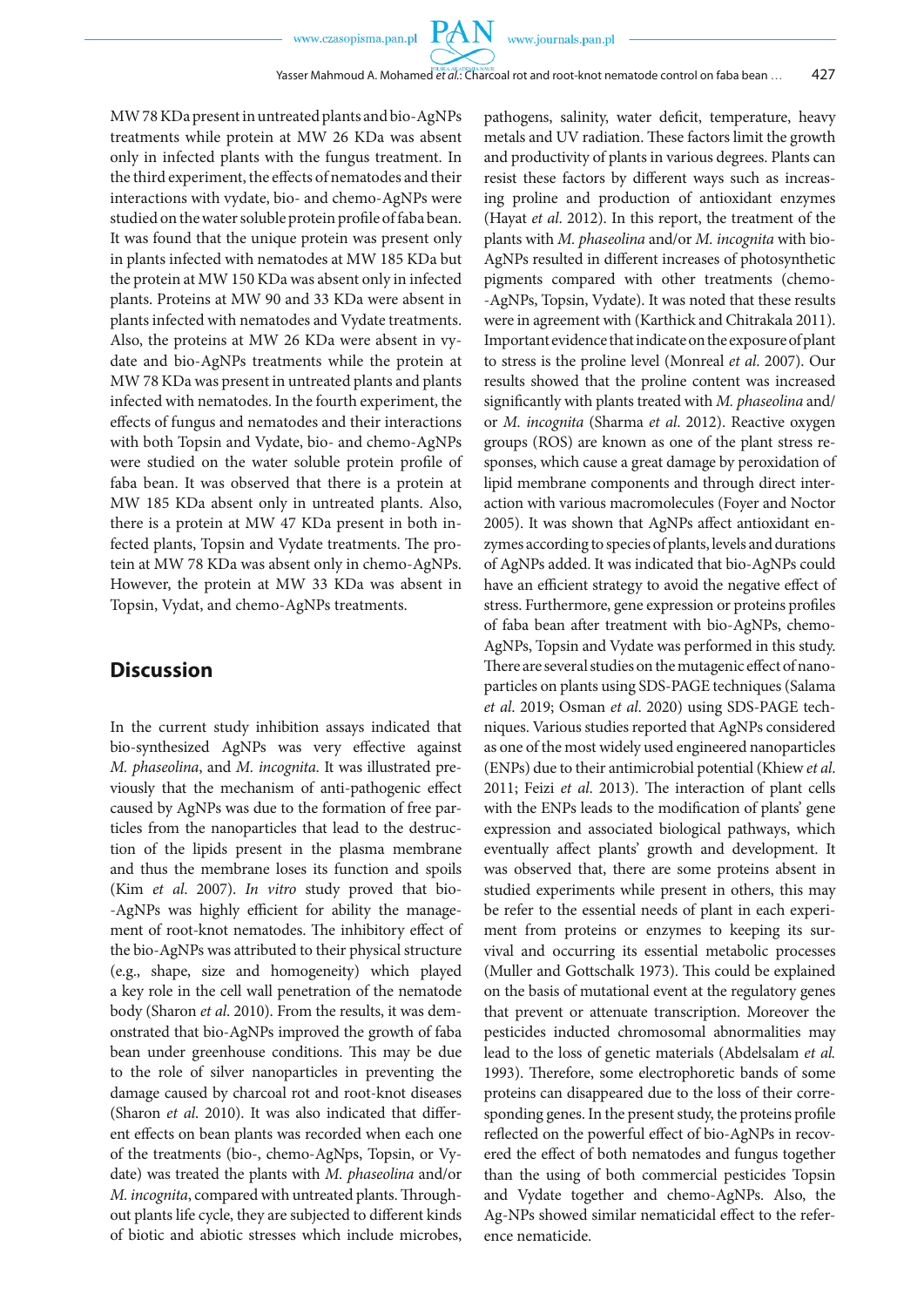

# **Conclusions**

In this study, the preparation and identification of secondary metabolites which existed in an aqueous extract of the leaves of *M. oleifera* was investigated. This extract was used in preparation of colloidal Ag-NPs (bio-AgNPs) through a photo-extracellular approach. The biological properties against charcoal rot and root knot diseases in faba bean plants compared to chemically synthesized AgNPs (chemo-AgNPs), popular fungicides and nematicides, were studied. Laboratory and greenhouse experiments were done to determine the effects of each treatment on the pathogen-parasitic nematode. The impact on growth parameters, the content of photosynthetic pigments, proline and oxidative stress of faba bean plants were demonstrated. Furthermore, the expression of genes using SDS-PAGE protein electrophoresis was reported. From these results, it was established that the assynthesized AgNPs mediated by *M. oleifera* extract was an effective, safe fungicide and nematicide. The bio-AgNPs were demonstrated to confer significant values of protection at a concentration of ca  $\sim$  50 ppm. This indicates the potential use of *M. oleifera* plants in the synthesis of AgNPs which was demonstrated to be a potent agent towards parasitic diseases in faba bean plants. In addition, bio-synthesized AgNPs were shown to be more practical and cheaper than commercial fungicides or nematicides.

# **Acknowledgements**

The authors are grateful to the National Research Center (Egypt) for providing the facilities.

#### **References**

- Abd-Elgawad M.M.M., Askary T.H. 2018. Fungal and bacterial nematicides in integrated nematode management strategies. Egyptian Journal of Biological Pest Control 28: 74. DOI: https://doi.org/10.1186/s41938-018-0080-x
- Abdel-Monaim M.F. 2013. Improvement of biocontol of damping-off and root-rot/wilt of faba bean by salicylic acid and hydrogen peroxide. Mycobiology 41: 47−55. DOI: https:// doi.org/10.5941/MYCO.2013.41.1.47
- Abdelsalam A.Z.E., Hassan H.Z., El-Domyati M., Eweda M.A., Bahieldin A., Ibrahim S.A. 1993. Comparative mutagenic effects of some compounds using different eukaryotic systems. Egyptian Journal of Genetics and Cytology 22: 129−153.
- Al-Huqail A.A., Hatata M.M., AL-Huqail A.A., Ibrahim M.M. 2018. Preparation, characterization of silver phyto nanoparticles and their impact on growth potential of *Lupinus termis* L. seedlings. Saudi Journal of Biological Sciences 25: 313−319. DOI: https://doi.org/10.1016/j.sjbs.2017.08.013
- Baird R.E., Watson C.E., Scruggs M. 2003. Relative longevity of *Macrophomina phaseolina* and associated mycobiota on residual soybean roots in soil. Plant Disease 87: 563−566. DOI: https://doi.org/10.1094/PDIS.2003.87.5.563
- Barker T.R. 1985. Nematode extraction and bioassays. p. 19−35. In: "An Advanced Treatise on *Meloidogyne*". Vol. II. (T.R. Barker, C.C. Carter, J.N. Sasser, eds.). North Carolina University, Graphics, Raleigh, N.C.
- Bates L.S., Waldren R.P., Teare I.D. 1973. Rapid determination of free proline for water-stress studies. Plant Soil 39: 205−207. DOI: https://doi.org/10.1007/BF00018060
- Cayrol J.C., Djian C., Pijarowski L. 1989. Study of the nematocidal properties of the culture filtrate of the nematophagous fungus *Paecilomyces lilacinus*. Rev Nematol 12: 331–336.
- Dietz K.J., Herth S. 2012. Plant nanotoxicology. Trends in Plant Science 16: 582−589. DOI: https://doi.org/10.1016/j. tplants.2011.08.003
- El-Nagdi W.M.A., Youssef M.M.A. 2004. Soaking faba bean seed in some bio-agents as prophylactic treatment for controlling *Meloidogyne incognita* root-knot nematode infection. Journal of Pest Science 77: 75−78. DOI: https://doi.org/10.1007/ s10340-003-0029-y
- El-Refai A.A., Ghoniem G.A., El-Khateeb A.Y., Hassaan M.M. 2018. Eco-friendly synthesis of metal nanoparticles using ginger and garlic extracts as biocompatible novel antioxidant and antimicrobial agents. Journal of Nanostructure in Chemistry 8: 71−81. DOI: https://doi.org/10.1007/s40097- 018-0255-8
- Elshahawy I., Abouelnasr H.M., Lashin S.M., Darwesh O.M. 2018. First report of *Pythium aphanidermatum* infecting tomato in Egypt and its control using biogenic silver nanoparticles. Journal of Plant Protection Research 58: 137−151. DOI: https://doi.org/10.24425/122929
- Fouad M., Mohammed N., Aladdin H., Ahmed A., Xuxiao Z., Shiying B., Tao Y. 2013. Faba bean. p. 113−136. In: "Genetic and Genomic Resources of Grain Legume Improvement" (M. Singh, H.D. Upadhyaya, I.S. Bisht, eds.). Elsevier. DOI: https://doi.org/10.1016/C2012-0-00217-7
- Foyer C.H., Noctor G. 2005. Oxidant and antioxidant signalling in plants: a re-evaluation of the concept of oxidative stress in a physiological context. Plant, Cell and Environment 28: 1056−1071. DOI: https://doi.org/10.1111/j.1365- 3040.2005.01327.x
- Feizi H., Amirmoradi S., Abdollahi F., Pour S.J. 2013. Comparative effects of nanosized and bulk titanium dioxide concentrations on medicinal plant *Salvia officinalis* L. Annual Research & Review in Biology 3: 814−824.
- Giraldo J.P., Landry M.P., Faltermeier S.M., McNicholas T.P., Iverson N.M., Boghossian A.A., Reuel N.F., Hilmer A.J., Sen F., Brew J.A., Strano M.S. 2014. Plant nanobionics approach to augment photosynthesis and biochemical sensing. Nature Materials 13 (4): 400−408. DOI: https://doi. org/10.1038/nmat3890
- Hamed S.M., Hagag E.S., Abd El-Raouf N. 2019. Green production of silver nanoparticles, evaluation of their nematicidal activity against *Meloidogyne javanica* and their impact on growth of faba bean. Beni-Suef University Journal of Basic and Applied Sciences 8: 9. DOI: https://doi.org/10.1186/ s43088-019-0010-3
- Hassan H.Z., Haliem A.S., Abd El-Hady E.A. 2002. Effect of pre and post treatments with ferty green foliar fertilizer on mutagenic potentiality of gokilaht insecicide. Egyptian Journal of Biotechnology 11: 282−304.
- Hatami M., Ghorbanpour M. 2013. Effect of nanosilver on physiological performance of pelargonium plants exposed to dark storage. Journal of Horticultural Research 21: 15−20. DOI: https://doi.org/10.2478/johr-2013-0003
- Hegaba A.S.A., Fayed M.T.B., Hamada M.M.A., Abdrabbo M.A.A. 2014. Productivity and irrigation requirements of faba-bean in North Delta of Egypt in relation to planting dates. Annals of Agricultural Sciences 59: 185−193. DOI: https://doi.org/10.1016/j.aoas.2014.11.004
- Hussey R.S., Barker K.R. 1973. A comparison of methods of collecting inocula of *Meloidogyne* spp., including a new technique. Plant Disease Reporter 57: 1025−1028. DOI: https:// eurekamag.com/research/000/002/000002412.php